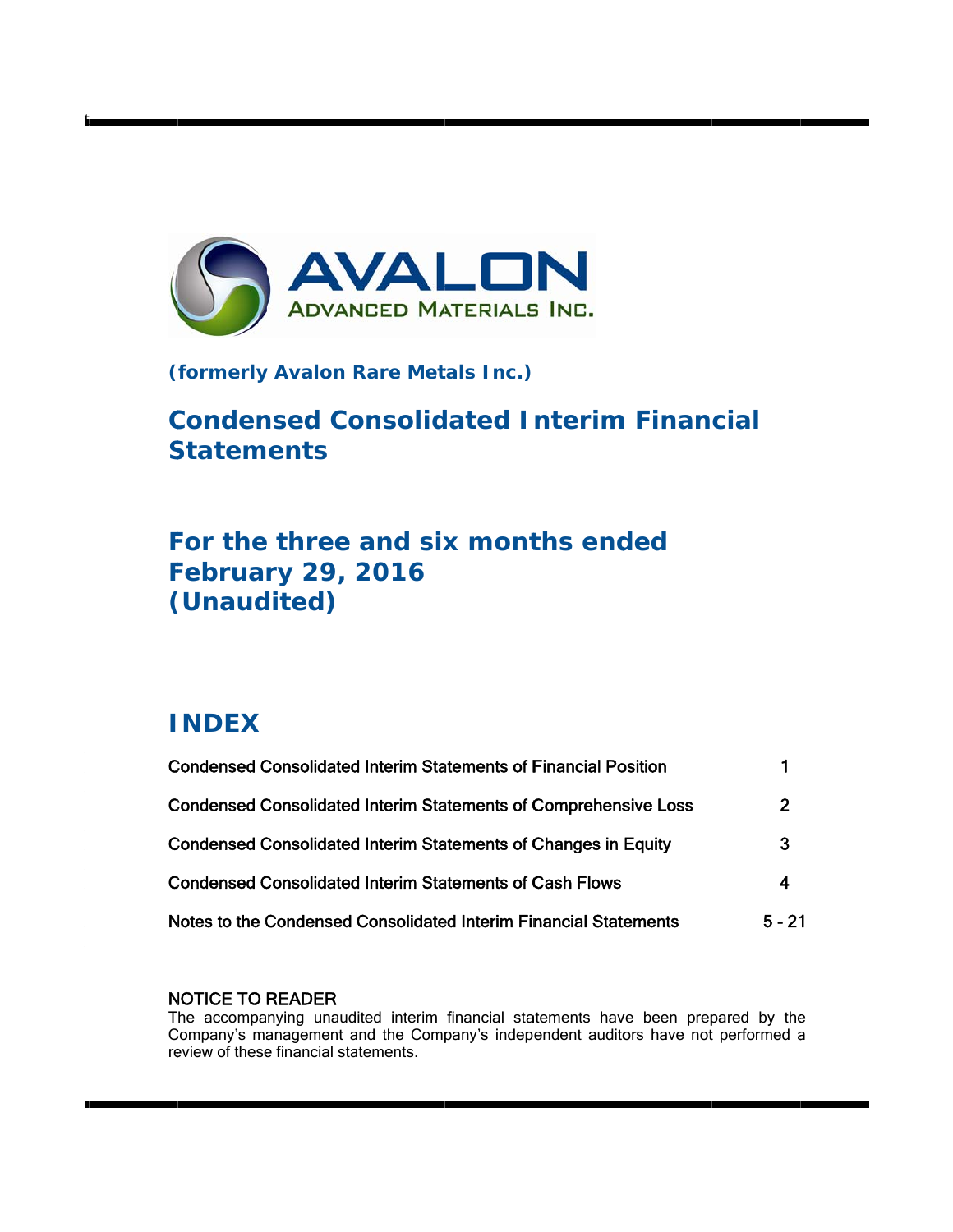## **Condensed Consolidated Interim Statements of Financial Position (expressed in Canadian Dollars) (unaudited)**

|                                                      | February 29,<br>2016 | August 31,<br>2015 |  |
|------------------------------------------------------|----------------------|--------------------|--|
| <b>Assets</b>                                        |                      |                    |  |
| <b>Current Assets</b>                                |                      |                    |  |
| Cash and cash equivalents                            | \$<br>1,909,121      | \$<br>5,247,738    |  |
| Other receivables                                    | 357,425              | 424,259            |  |
| Prepaid expenses and deposits                        | 170,102              | 680,008            |  |
|                                                      | 2,436,648            | 6,352,005          |  |
| <b>Non-Current Assets</b>                            |                      |                    |  |
| Exploration and evaluation assets (note 5)           | 11,781,763           | 9,003,980          |  |
| Property, plant and equipment (note 6)               | 104,008,457          | 103,867,289        |  |
|                                                      | 115,790,220          | 112,871,269        |  |
|                                                      | \$<br>118,226,868    | \$<br>119,223,274  |  |
| <b>Liabilities</b>                                   |                      |                    |  |
| <b>Current Liabilities</b>                           |                      |                    |  |
| Accounts payable                                     | \$<br>306,406        | \$<br>488,719      |  |
| <b>Accrued liabilities</b>                           | 633,671              | 600,070            |  |
| Deferred flow-through share premium (note 7)         | 123,584              | 293,808            |  |
| Warrants denominated in foreign currency (note 8)    | 154,297              | 288,857            |  |
|                                                      | 1,217,958            | 1,671,454          |  |
| <b>Non-Current Liabilities</b>                       |                      |                    |  |
| Site closure and reclamation provisions              | 263,600              | 263,600            |  |
|                                                      | 1,481,558            | 1,935,054          |  |
| <b>Shareholders' Equity</b>                          |                      |                    |  |
| Share Capital (note 9b)                              | 165,404,937          | 164,695,991        |  |
| Reserve for Warrants (note 9c)                       | 4,088,745            | 4,020,968          |  |
| Reserve for Share Based Payments (note 9d)           | 16,506,022           | 16,244,942         |  |
| Reserve for Brokers' Compensation Warrants (note 9e) | 238,811              | 219,238            |  |
| <b>Accumulated Deficit</b>                           | (69, 493, 205)       | (67,892,919)       |  |
|                                                      | 116,745,310          | 117,288,220        |  |
|                                                      | \$<br>118,226,868    | \$<br>119,223,274  |  |
| Approved on behalf of the Board                      |                      |                    |  |

"Donald S. Bubar" , Director

"Brian MacEachen" , Director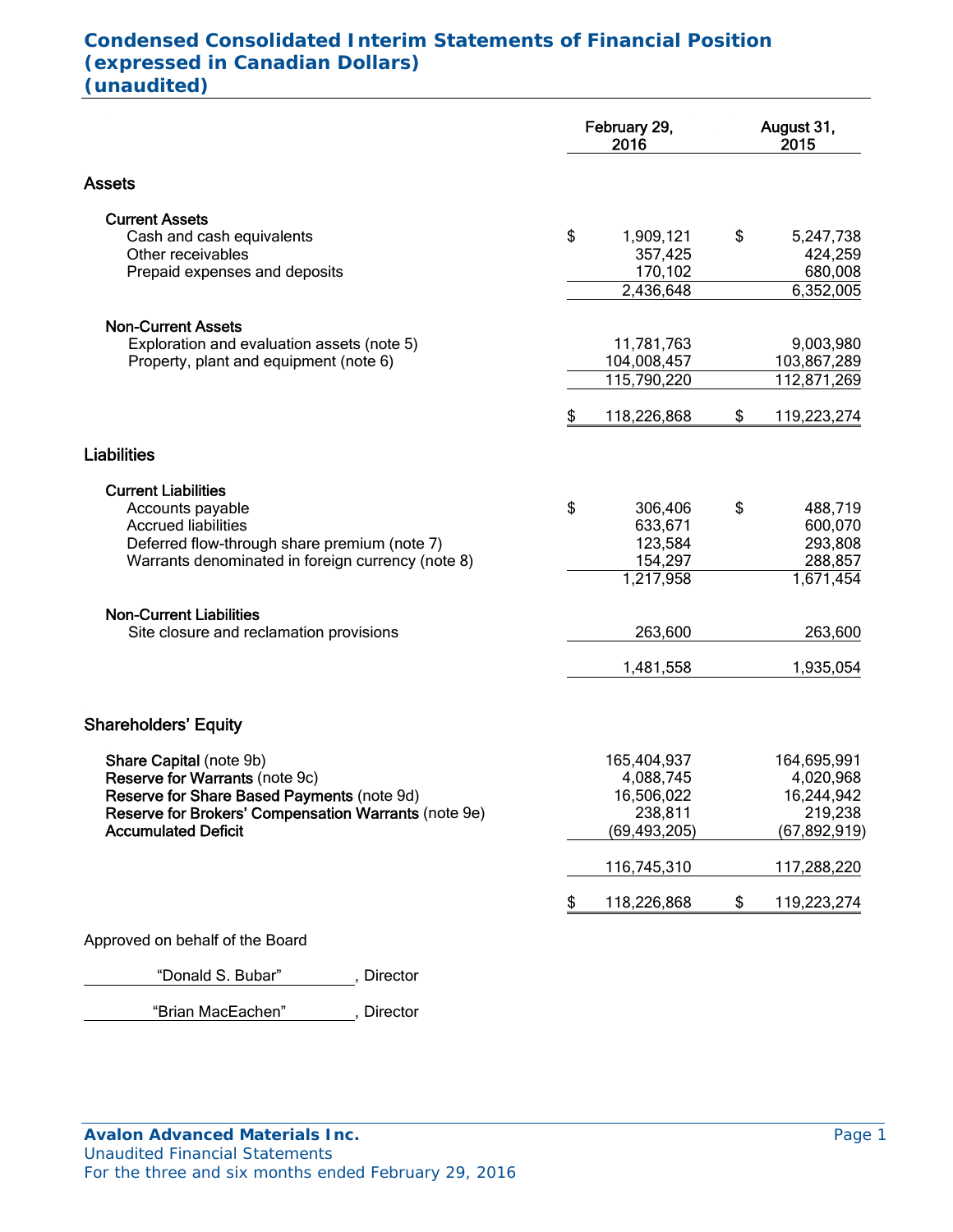# **Condensed Consolidated Interim Statements of Comprehensive Loss (expressed in Canadian Dollars, except number of shares) (unaudited)**

|    |                      |                                                                     | <b>Six Months Ended</b> |                                                                                                                  |                   |                                                                        |                  |
|----|----------------------|---------------------------------------------------------------------|-------------------------|------------------------------------------------------------------------------------------------------------------|-------------------|------------------------------------------------------------------------|------------------|
|    | February 29,<br>2016 |                                                                     | 2015                    | February 29,<br>2016                                                                                             |                   | February 28,<br>2015                                                   |                  |
|    |                      |                                                                     |                         |                                                                                                                  |                   |                                                                        |                  |
| \$ | 7,683                | \$                                                                  | 15,152                  | \$                                                                                                               | 21,578            | \$                                                                     | 30,567           |
|    |                      |                                                                     |                         |                                                                                                                  |                   |                                                                        |                  |
|    | 881,972              |                                                                     | 972,143                 |                                                                                                                  | 1,821,575         |                                                                        | 2,214,642        |
|    | 2,263                |                                                                     | 4,031                   |                                                                                                                  | 2,263             |                                                                        | 6,406            |
|    |                      |                                                                     |                         |                                                                                                                  |                   |                                                                        | 212,960          |
|    |                      |                                                                     |                         |                                                                                                                  |                   |                                                                        | 26,482<br>25,273 |
|    |                      |                                                                     |                         |                                                                                                                  |                   |                                                                        | 475,957          |
|    | (457)                |                                                                     | (11, 458)               |                                                                                                                  | (3,513)           |                                                                        | (21, 360)        |
|    |                      |                                                                     |                         |                                                                                                                  |                   |                                                                        |                  |
|    |                      |                                                                     |                         |                                                                                                                  |                   |                                                                        | (644, 731)       |
|    | 1,035,794            |                                                                     | 1,661,342               |                                                                                                                  | 1,900,637         |                                                                        | 2,295,629        |
|    | (1,028,111)          |                                                                     | (1,646,190)             |                                                                                                                  | (1,879,059)       |                                                                        | (2,265,062)      |
|    | 73,129               |                                                                     | 63,621                  |                                                                                                                  | 278,773           |                                                                        | 63,621           |
|    |                      |                                                                     |                         |                                                                                                                  |                   |                                                                        |                  |
|    |                      |                                                                     |                         |                                                                                                                  |                   |                                                                        | (2,201,441)      |
| \$ | (0.01)               |                                                                     |                         |                                                                                                                  |                   | $\boldsymbol{\mathsf{\$}}$                                             | (0.02)           |
|    |                      |                                                                     |                         |                                                                                                                  |                   |                                                                        | 132, 142, 387    |
|    | \$                   | (1, 964)<br>9,571<br>115,930<br>28,479<br>(954, 982)<br>158,822,722 |                         | <b>Three Months Ended</b><br>February 28,<br>8,938<br>12,637<br>192,869<br>482,182<br>(1,582,569)<br>137,678,014 | \$<br>$(0.01)$ \$ | 2,061<br>19,142<br>193,669<br>(134, 560)<br>(1,600,286)<br>156,440,382 | (0.01)           |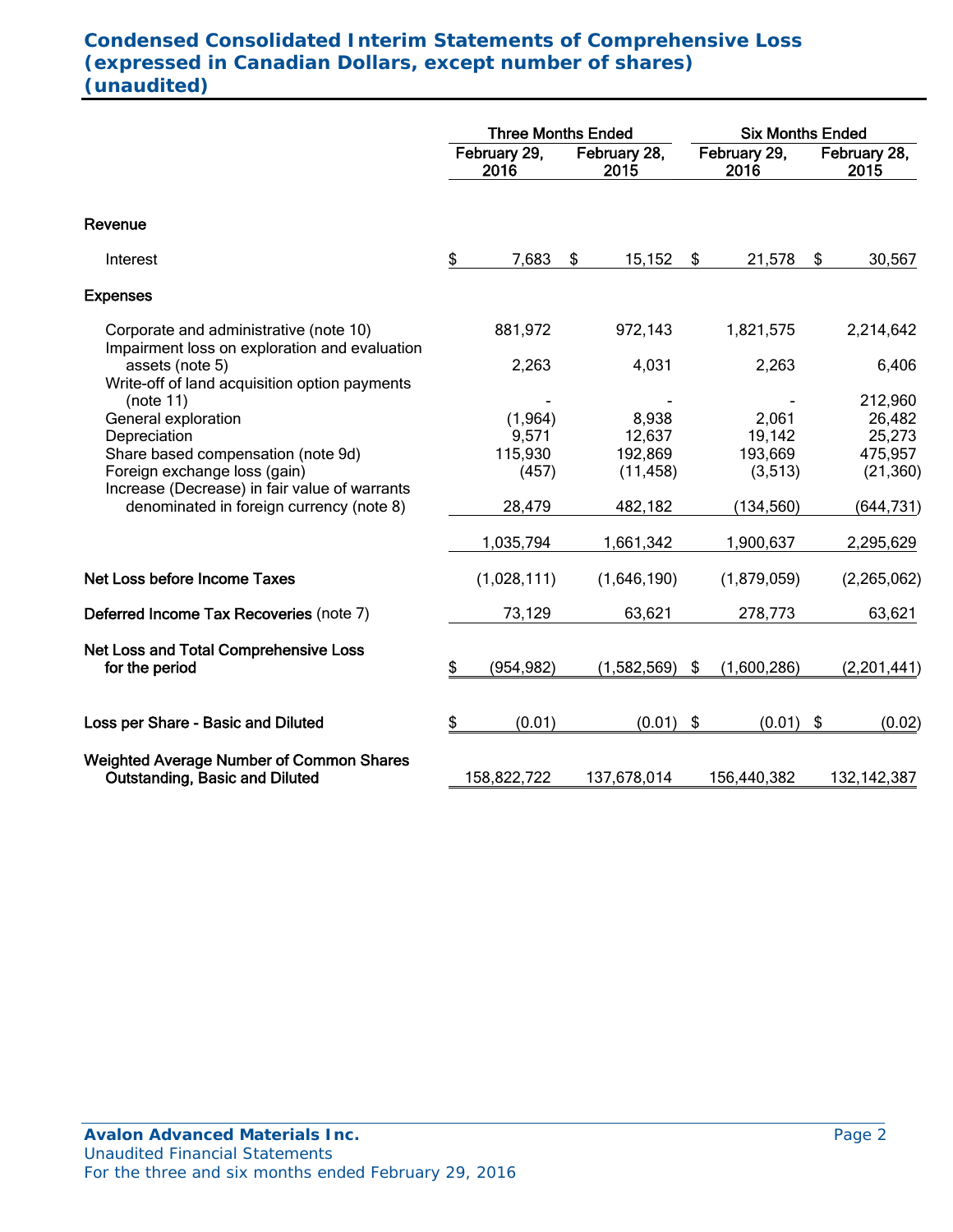# **Condensed Consolidated Interim Statements of Changes in Equity (expressed in Canadian Dollars, except number of shares) (unaudited)**

|                                              |                            | <b>Share Capital</b> |                 |           | Reserves                       |          |                                             |                               |               |
|----------------------------------------------|----------------------------|----------------------|-----------------|-----------|--------------------------------|----------|---------------------------------------------|-------------------------------|---------------|
|                                              | Number of<br><b>Shares</b> | <b>Amount</b>        | <b>Warrants</b> |           | <b>Share Based</b><br>Payments |          | <b>Brokers'</b><br>Compensation<br>Warrants | Accumulated<br><b>Deficit</b> | <b>Total</b>  |
| Balance at September 1, 2014                 | 126,343,686                | \$158,553,485        | 3,863,018<br>\$ |           | \$15,270,866                   |          | \$<br>123,576                               | $$$ (64,716,545)              | \$113,094,400 |
| Equity offerings                             | 14,844,287                 | 3,435,618            |                 |           |                                |          |                                             |                               | 3,435,618     |
| Compensation warrants issued on              |                            |                      |                 |           |                                |          |                                             |                               |               |
| equity offerings                             |                            |                      |                 |           |                                |          | 32,618                                      |                               | 32,618        |
| Share based compensation                     |                            |                      |                 |           |                                | 584,499  |                                             |                               | 584,499       |
| Share issuance costs - cash                  |                            | (338, 606)           |                 |           |                                |          |                                             |                               | (338, 606)    |
| Share issuance costs - compensation warrants |                            |                      |                 |           |                                |          |                                             |                               |               |
| <b>Issued</b>                                |                            | (32, 618)            |                 |           |                                |          |                                             |                               | (32, 618)     |
| Net loss for the six month period            |                            |                      |                 |           |                                |          |                                             | (2,201,441)                   | (2,201,441)   |
| Balance at February 28, 2015                 | 141, 187, 973              | 161,617,879          | 3,863,018       |           | 15,855,365                     |          | 156,194                                     | (66, 917, 986)                | 114,574,470   |
| Equity offerings                             | 11,547,509                 | 3,859,616            |                 | 184,370   |                                |          |                                             |                               | 4,043,986     |
| Issued for other considerations              |                            |                      |                 | 1,184     |                                |          |                                             |                               | 1,184         |
| Exercise of options                          | 50,000                     | 11,000               |                 |           |                                |          |                                             |                               | 11,000        |
| Reserve transferred on exercise of options   |                            | 4,282                |                 |           |                                | (4, 282) |                                             |                               |               |
| Compensation warrants issued on equity       |                            |                      |                 |           |                                |          |                                             |                               |               |
| offerings                                    |                            |                      |                 |           |                                |          | 63,044                                      |                               | 63,044        |
| Share based compensation                     |                            |                      |                 |           |                                | 393,859  |                                             |                               | 393,859       |
| Share issuance costs - cash                  |                            | (736, 643)           |                 | (24, 703) |                                |          |                                             |                               | (761, 346)    |
| Share issuance costs - compensation warrants |                            |                      |                 |           |                                |          |                                             |                               |               |
| issued                                       |                            | (60, 143)            |                 | (2,901)   |                                |          |                                             |                               | (63, 044)     |
| Net loss for the six month period            |                            |                      |                 |           |                                |          |                                             | (974, 933)                    | (974, 933)    |
| Balance at August 31, 2015                   | 152,785,482                | 164,695,991          | 4,020,968       |           | 16,244,942                     |          | 219,238                                     | (67, 892, 919)                | 117,288,220   |
| Equity offerings                             | 7,553,724                  | 798,286              |                 | 76,800    |                                |          |                                             |                               | 875,086       |
| Compensation warrants issued on equity       |                            |                      |                 |           |                                |          |                                             |                               |               |
| offerings                                    |                            |                      |                 |           |                                |          | 19,573                                      |                               | 19,573        |
| Share based compensation                     |                            |                      |                 |           |                                | 261,080  |                                             |                               | 261,080       |
| Share issuance costs - cash                  |                            | (74, 981)            |                 | (7,019)   |                                |          |                                             |                               | (82,000)      |
| Share issuance costs - compensation warrants |                            |                      |                 |           |                                |          |                                             |                               |               |
| issued                                       |                            | (14, 359)            |                 | (2,004)   |                                |          |                                             |                               | (16, 363)     |
| Net loss for the six month period            |                            |                      |                 |           |                                |          |                                             | (1,600,286)                   | (1,600,286)   |
| Balance at February 29, 2016                 | 160,339,206                | \$165,404,937        | 4,088,745<br>\$ |           | 16,506,022<br>\$               |          | \$<br>238,811                               | $$$ (69,493,205)              | \$116,745,310 |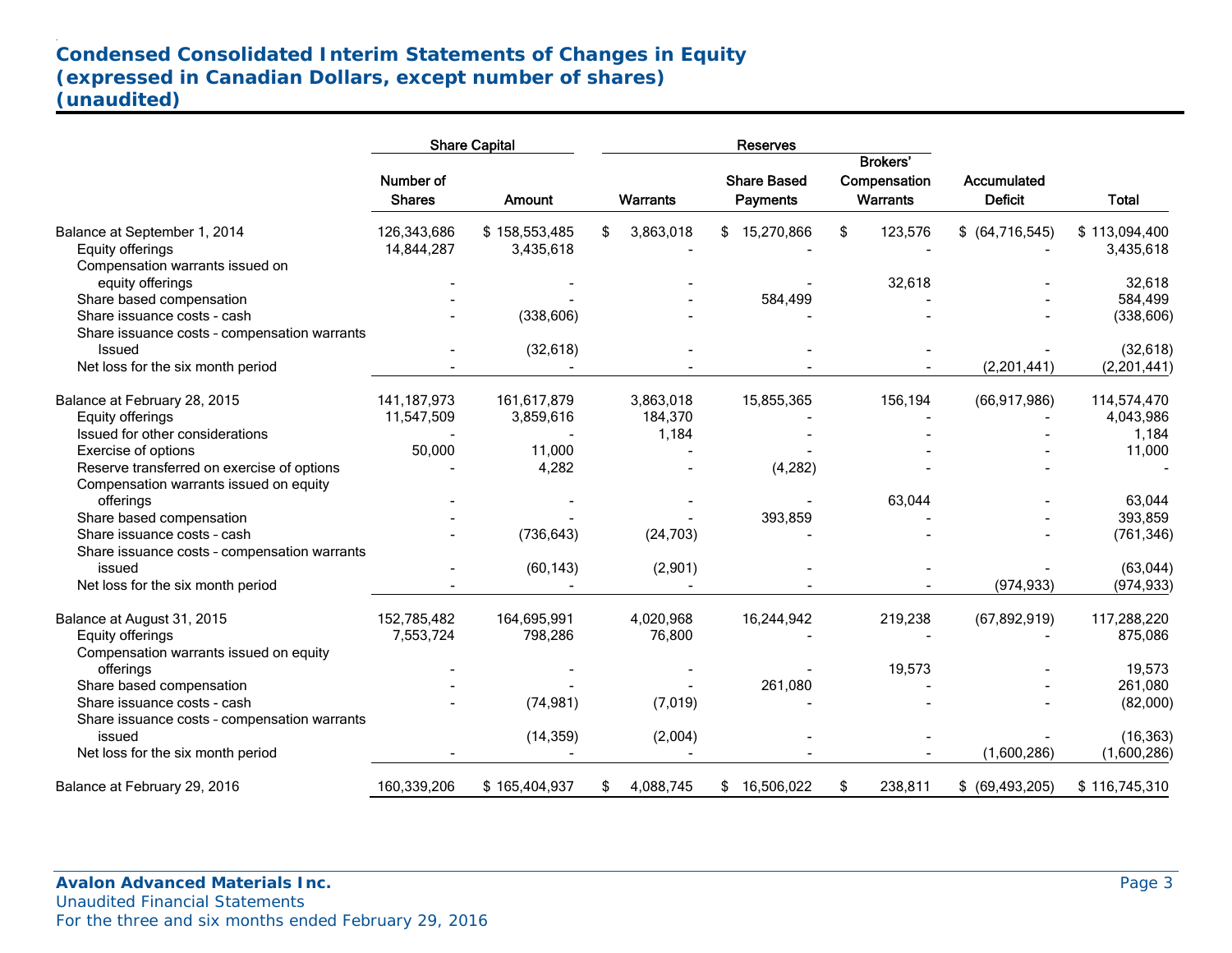# **Condensed Consolidated Interim Statements of Cash Flows (expressed in Canadian Dollars) (unaudited)**

|                                                                       | <b>Three Months Ended</b> |                                         |    | <b>Six Months Ended</b>                 |    |                                    |    |                                        |
|-----------------------------------------------------------------------|---------------------------|-----------------------------------------|----|-----------------------------------------|----|------------------------------------|----|----------------------------------------|
|                                                                       |                           | February 29,<br>2016                    |    | February 28,<br>2015                    |    | February 29,<br>2016               |    | February 28,<br>2015                   |
| <b>Operating Activities</b>                                           |                           |                                         |    |                                         |    |                                    |    |                                        |
| Cash paid to employees<br>Cash paid to suppliers<br>Interest received | \$                        | $(407, 155)$ \$<br>(415, 825)<br>20,883 |    | $(491, 499)$ \$<br>(598, 889)<br>14,167 |    | (863, 152)<br>(793, 440)<br>32,786 | \$ | (1,048,725)<br>(1, 111, 215)<br>28,586 |
| Cash Used by Operating Activities                                     |                           | (802, 097)                              |    | (1,076,221)                             |    | (1,623,806)                        |    | (2, 131, 354)                          |
| <b>Financing Activities</b>                                           |                           |                                         |    |                                         |    |                                    |    |                                        |
| Proceeds from equity offerings                                        |                           | 687,269                                 |    | 3,304,430                               |    | 909,549                            |    | 3,583,364                              |
| Cash Provided by Financing Activities                                 |                           | 687,269                                 |    | 3,304,430                               |    | 909,549                            |    | 3,583,364                              |
| <b>Investing Activities</b>                                           |                           |                                         |    |                                         |    |                                    |    |                                        |
| Exploration and evaluation assets<br>Property, plant and equipment    |                           | (1,069,545)<br>(63, 732)                |    | (325, 681)<br>(381, 539)                |    | (2,486,572)<br>(141, 301)          |    | (894, 893)<br>(1,640,975)              |
| Cash Used by Investing Activities                                     |                           | (1, 133, 277)                           |    | (707,220)                               |    | (2,627,873)                        |    | (2,535,868)                            |
| <b>Change in Cash and Cash Equivalents</b>                            |                           | (1, 248, 105)                           |    | 1,520,989                               |    | (3,342,130)                        |    | (1,083,858)                            |
| Foreign Exchange Effect on Cash                                       |                           | 457                                     |    | 11,458                                  |    | 3,513                              |    | 21,360                                 |
| Cash and Cash Equivalents - beginning of period                       |                           | 3,156,769                               |    | 3,422,653                               |    | 5,247,738                          |    | 6,017,598                              |
| Cash and Cash Equivalents - end of period                             | \$                        | 1,909,121                               | \$ | 4,955,100                               | \$ | 1,909,121                          | \$ | 4,955,100                              |

Supplemental Cash Flow Information (note 14)

.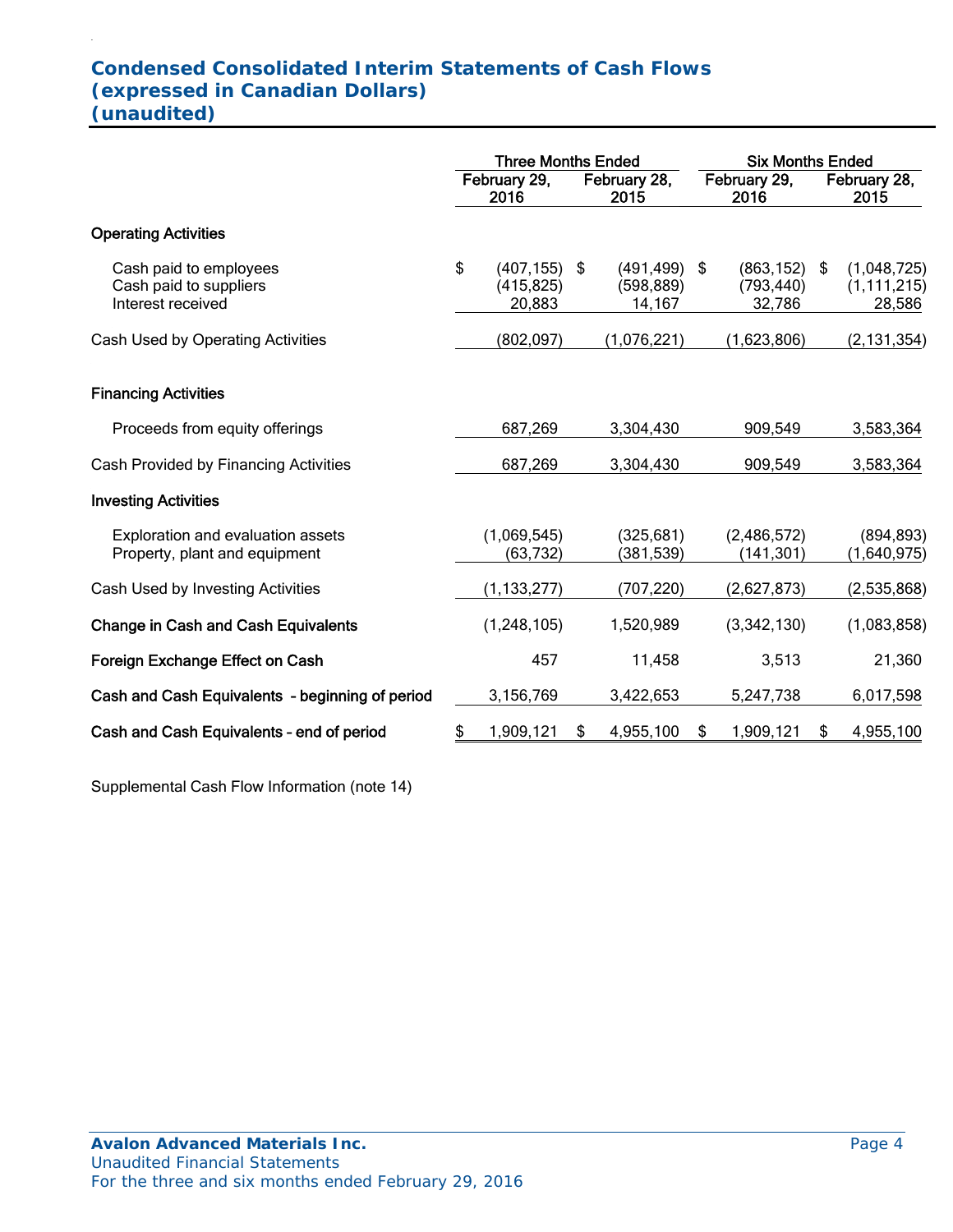## **1. Nature of Operations**

Avalon Advanced Materials Inc. (the "Company") is a publicly listed company incorporated in Canada and continued under the *Canada Business Corporations Act*. The Company's common shares are listed on the Toronto Stock Exchange (TSX: AVL), on the OTCQX® Best Market (OTCQX: AVLNF), and the Frankfurt Stock Exchange in Germany.

The registered address, principal address and records office of the Company is located at 130 Adelaide Street West, Suite 1901, Toronto, Ontario, Canada, M5H 3P5.

The Company is in the process of exploring and developing its mineral resource properties. To date, the Company has not earned significant revenues.

The realization of amounts shown for its exploration and evaluation assets and its development asset - Nechalacho Rare Earth Elements Project (the "Nechalacho REE Project") is dependent upon the discovery of economically recoverable reserves, the ability of the Company to obtain the necessary financing to develop these assets, and future profitable production or proceeds of disposition from these assets.

The Company is principally engaged in the acquisition, exploration, evaluation and development of specialty metal and mineral properties located principally in Canada.

These unaudited condensed consolidated interim financial statements have been prepared in accordance with International Financial Reporting Standards ("IFRS") applicable to a going concern, which assumes the Company will continue to meet its obligations and discharge its liabilities in the normal course of business for the foreseeable future. Different bases of measurement may be appropriate when a company is not expected to continue operations for the foreseeable future. The Company is in the exploration and development stage and, as is common with many exploration and development companies, raises funds in the equity markets to conduct its business activities. The Company has incurred losses in the current and prior periods, with a net loss of \$1,600,286 for the six months ended February 29, 2016 (the "Period") and an accumulated deficit of \$69,493,205 as at February 29, 2016.

The Company's cash and cash equivalents balance at February 29, 2016 is \$1,909,121 and adjusted working capital is \$1,496,571 (calculated by adding back the deferred flow-through share premium of \$123,584 and the liability for warrants denominated in foreign currency of \$154,297 to the net current assets of \$1,218,690). Given the continuation of weak investor sentiment and capital market conditions in the junior resource sector, there exists an uncertainty as to the Company's ability to raise additional funds on favorable terms. This condition indicates the existence of a material uncertainty that raises substantial doubt about the Company's ability to continue as a going concern. As at February 29, 2016, the Company is required to incur additional Canadian exploration expenses ("CEE") of \$944,853 by December 31, 2016. This amount represents the remaining balance of the required expenditures resulting from the prospectus offering completed in May 2015 and the private placement completed in December 2015. The Company's expenditures on other discretionary exploration and development activities have some scope for flexibility in terms of amount and timing, which can be adjusted accordingly. Management intends to finance these expenditures over the next twelve months with funds currently on hand and through planned equity financings.

These unaudited condensed consolidated interim financial statements do not reflect the adjustments to the carrying values of assets and liabilities and the reported expenses and statement of financial position classifications that would be necessary should the going concern assumption be inappropriate, and those adjustments could be material.

These unaudited condensed consolidated interim financial statements have been reviewed and approved by the Company's Audit Committee and the Board of Directors on April 12, 2016.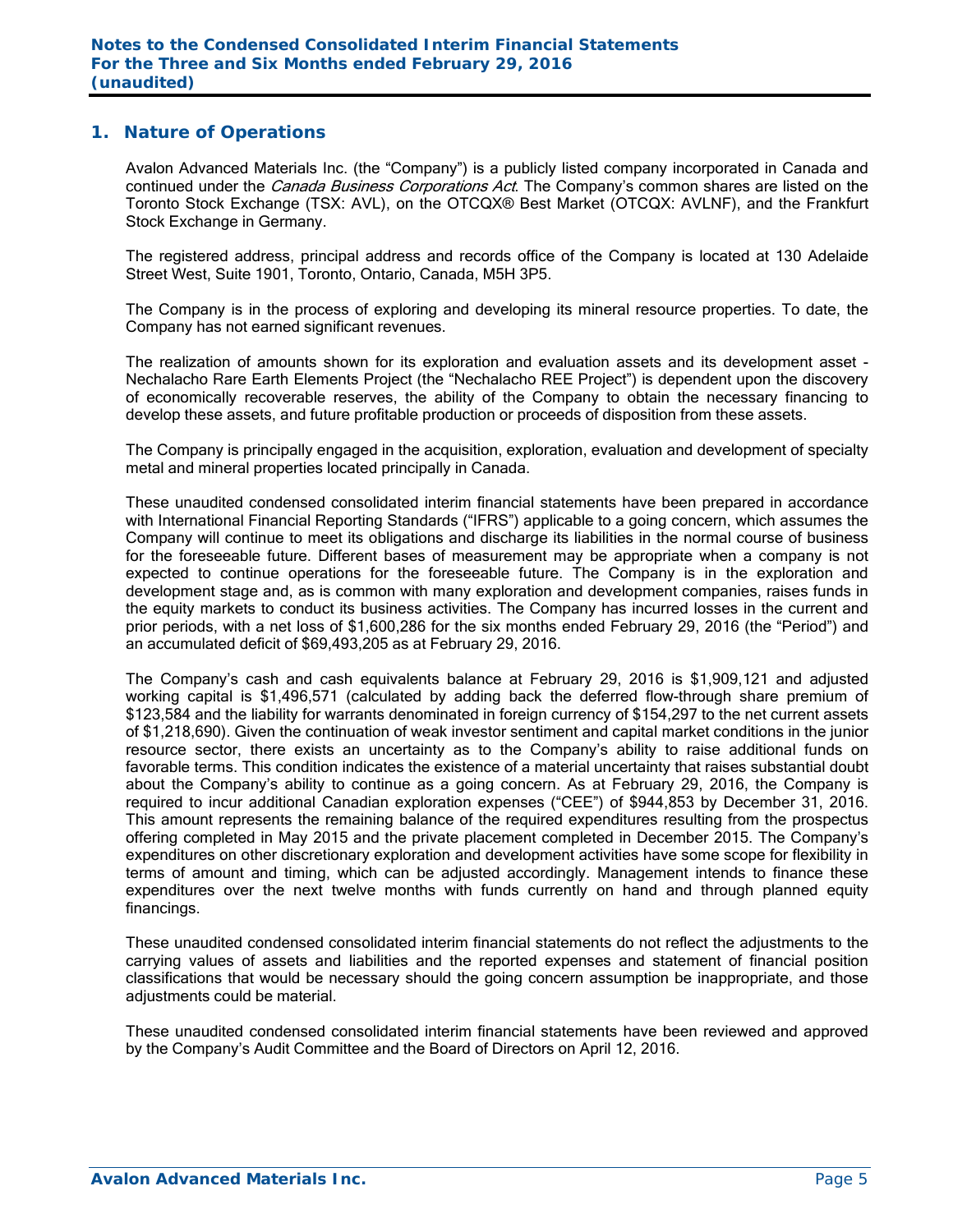## **2. Basis of Presentation**

#### *a) Statement of Compliance and Basis of Presentation*

These unaudited condensed consolidated interim financial statements, including comparatives, have been prepared in accordance with International Accounting Standards ("IAS") 34 Interim Financial Reporting, as issued by the International Accounting Standards Board ("IASB").

These unaudited condensed consolidated interim financial statements do not contain all disclosures required by IFRS and accordingly should be read in conjunction with the Company's consolidated annual financial statements for the year ended August 31, 2015.

These unaudited condensed consolidated interim financial statements have been prepared on a going concern basis using the historical cost basis, except for certain financial instruments which are measured at fair value in accordance with the policies disclosed in Note 3 of the Company's consolidated annual financial statements for the year ended August 31, 2015.

#### *b) Basis of Consolidation*

These unaudited condensed consolidated interim financial statements include the accounts of the Company and the entities controlled by the Company. Control exists when the Company is exposed, or has rights, to variable returns from its involvement with the investee and has the ability to affect those returns through its power over the investee. The financial statements of subsidiaries are included in the consolidated financial statements from the date that control commences until the date that control ceases.

These unaudited condensed consolidated interim financial statements include the accounts of the Company and its wholly-owned subsidiaries, 8110131 Canada Inc., Nolava Minerals Inc. ("Nolava"), Avalon Rare Metals Ltd. ("ARML"), Avalon Rare Metals Processing Inc. ("ARMP") and Avalon Rare Metals Processing LLC ("ARMLLC"). Nolava, ARML, ARMP and ARMLLC are incorporated in the United States of America ("USA"). ARML, ARMP and ARMLLC have not carried on any significant operations since their inception. During the year ended August 31, 2012, 8110131 Canada Inc. acquired certain net smelter returns ("NSR") royalty interests in the Company's properties which were held by third parties. Nolava had held certain mining claims in Utah, USA and had conducted exploration work on those mining claims during fiscal year 2011 to fiscal year 2014. ARMP was dissolved on February 11, 2015. All intercompany transactions and balances have been eliminated on consolidation of the accounts.

## **3. Summary of Significant Accounting Policies**

These unaudited condensed consolidated interim financial statements have been prepared using the same accounting policies, significant accounting judgments and estimates, and methods of computation as the annual consolidated financial statements of the Company as at and for the year ended August 31, 2015, as described in Note 3 of those financial statements.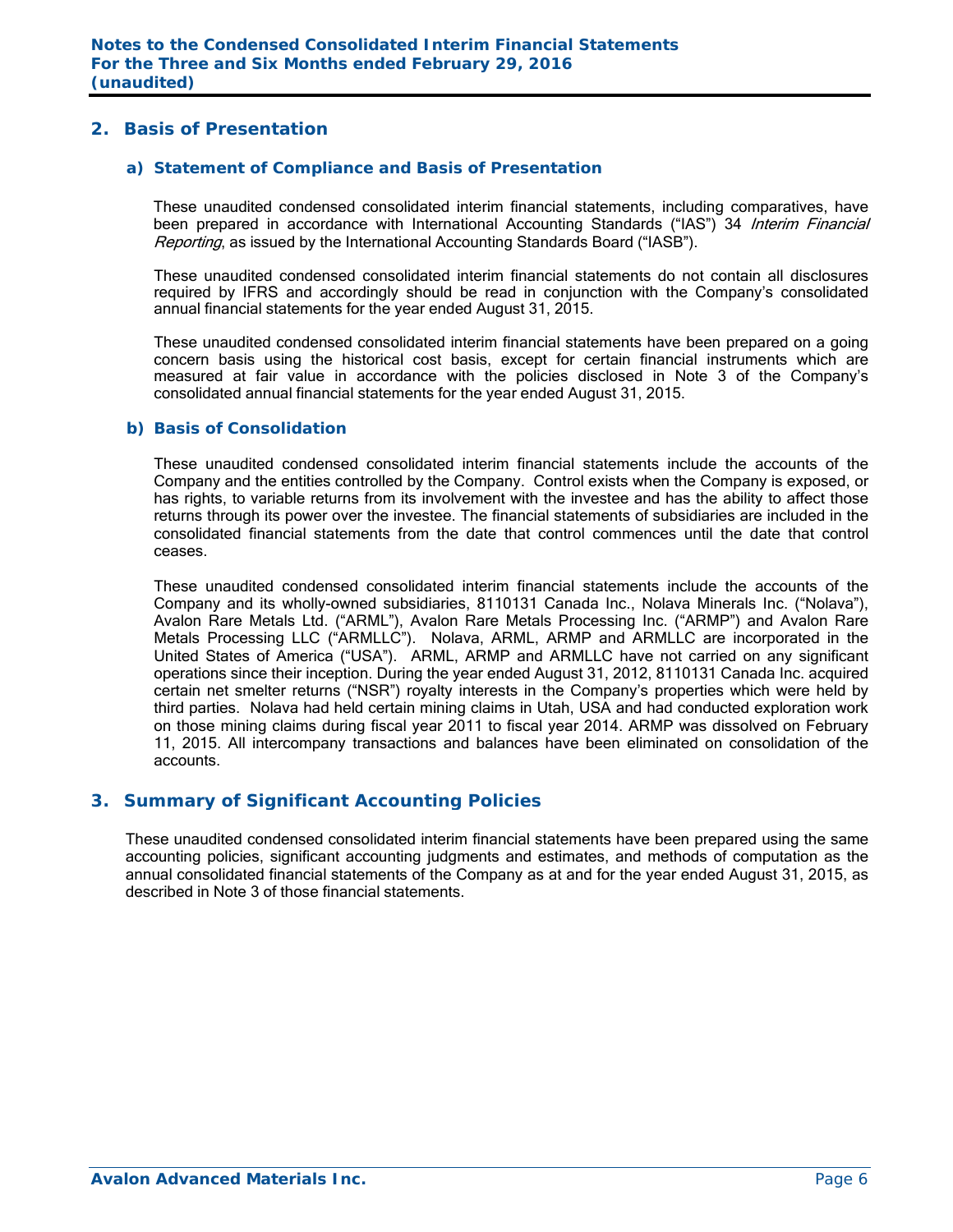## **4. Recent Accounting Pronouncements (continued)**

The following pronouncements are issued but not yet effective:

#### *a) IFRS 9, Financial Instruments*

IFRS 9, Financial instruments ("IFRS 9") was issued by the IASB in July 2014 and will replace IAS 39, Financial Instruments: recognition and measurement ("IAS 39"). IFRS 9 utilizes a single approach to determine whether a financial asset is measured at amortized cost or fair value and a new mixed measurement model for debt instruments having only two categories: amortized cost and fair value. The approach in IFRS 9 is based on how an entity manages its financial instruments in the context of its business model and the contractual cash flow characteristics of the financial assets. Final amendments released in July 2014 also introduce a new expected loss impairment model and limited changes to the classification and measurement requirements for financial assets. IFRS 9 is effective for annual periods beginning on or after January 1, 2018. The Company is currently evaluating the impact of this standard and amendments on its consolidated financial statements.

#### *b) IFRS 15, Revenue from Contracts and Customers*

IFRS 15, Revenue from Contracts and Customers ("IFRS 15") was issued by the IASB in May 2014, and will replace IAS 18, Revenue, IAS 11, Construction Contracts, and related interpretations on revenue. IFRS 15 sets out the requirements for recognizing revenue that apply to all contracts with customers, except for contracts that are within the scope of the standards on leases, insurance contracts and financial instruments. IFRS 15 uses a control based approach to recognize revenue which is a change from the risk and reward approach under the current standard. Companies can elect to use either a full or modified retrospective approach when adopting this standard and it is effective for annual periods beginning on or after January 1, 2018. The Company is currently evaluating the impact of IFRS 15 on its consolidated financial statements.

## *c) IFRS 16, Leases*

 IFRS 16, Leases ("IFRS 16") was issued by the IASB in January 2016, and will replace IAS 17 Leases. IFRS 16 specifies the methodology to recognize, measure, present and disclose leases. The standard provides a single lessee accounting model, requiring lessees to recognize assets and liabilities for all leases except for short-term leases and leases with low value assets. IFRS 16 substantially carries forward the lessor accounting requirements in IAS 17. IFRS 16 is effective for annual periods beginning on or after January 1, 2019, with early adoption permitted if IFRS 15 has also been adopted. A lessee will apply IFRS 16 to its leases either retrospectively to each prior reporting period presented; or retrospectively with the cumulative effect of initially applying IFRS 16 being recognized at the date of initial application. The Company is currently evaluating the impact of IFRS 16 on its consolidated financial statements.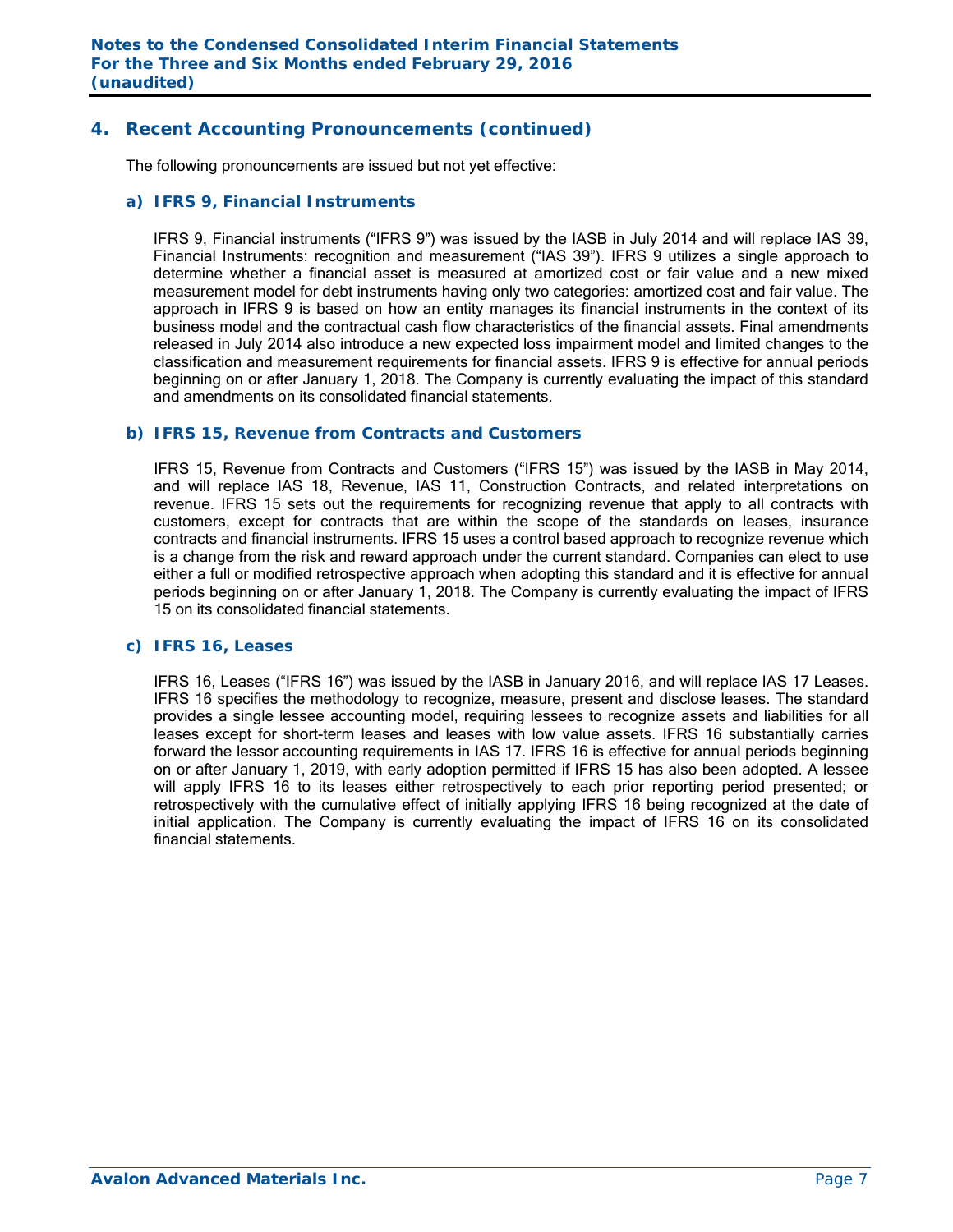## **5. Exploration and Evaluation Assets**

|                                         | September 1,<br>2015 | <b>Expenditures</b> | Impairment<br><b>Loss</b> | February 29,<br>2016 |
|-----------------------------------------|----------------------|---------------------|---------------------------|----------------------|
| For the Period                          |                      |                     |                           |                      |
| Separation Rapids Lithium Project (a)   | 5,637,890 \$         | 1,098,511           | \$                        | 6,736,401            |
| East Kemptville Tin-Indium Project (b)  | 3,148,165            | 1,634,328           | $\blacksquare$            | 4,782,493            |
| Miramichi Tin Project (c)               | 202,925              | 44,944              |                           | 247,869              |
| Warren Township Anorthosite Project (d) |                      | 2,263               | (2, 263)                  |                      |
| Other (e)                               | 15,000               | $\blacksquare$      |                           | 15,000               |
|                                         | 9.003.980            | 2,780,046           | \$<br>(2, 263)            | 11,781,763           |

|                                         | September 1,       |                     |   | Impairment     |   | August 31, |
|-----------------------------------------|--------------------|---------------------|---|----------------|---|------------|
|                                         | 2014               | <b>Expenditures</b> |   | Loss           |   | 2015       |
| For the year ended August 31, 2015      |                    |                     |   |                |   |            |
| Separation Rapids Lithium Project (a)   | \$<br>5,089,720 \$ | 548,170             | S |                | S | 5,637,890  |
| East Kemptville Tin-Indium Project (b)  | 1,857,161          | 1,291,004           |   | $\blacksquare$ |   | 3,148,165  |
| Miramichi Tin Project (c)               | 178,109            | 24,816              |   |                |   | 202,925    |
| Warren Township Anorthosite Project (d) | -                  | 6,425               |   | (6, 425)       |   |            |
| Other (e)                               | 15,000             |                     |   |                |   | 15,000     |
|                                         | 7,139,990          | 1,870,415           | S | (6, 425)       |   | 9,003,980  |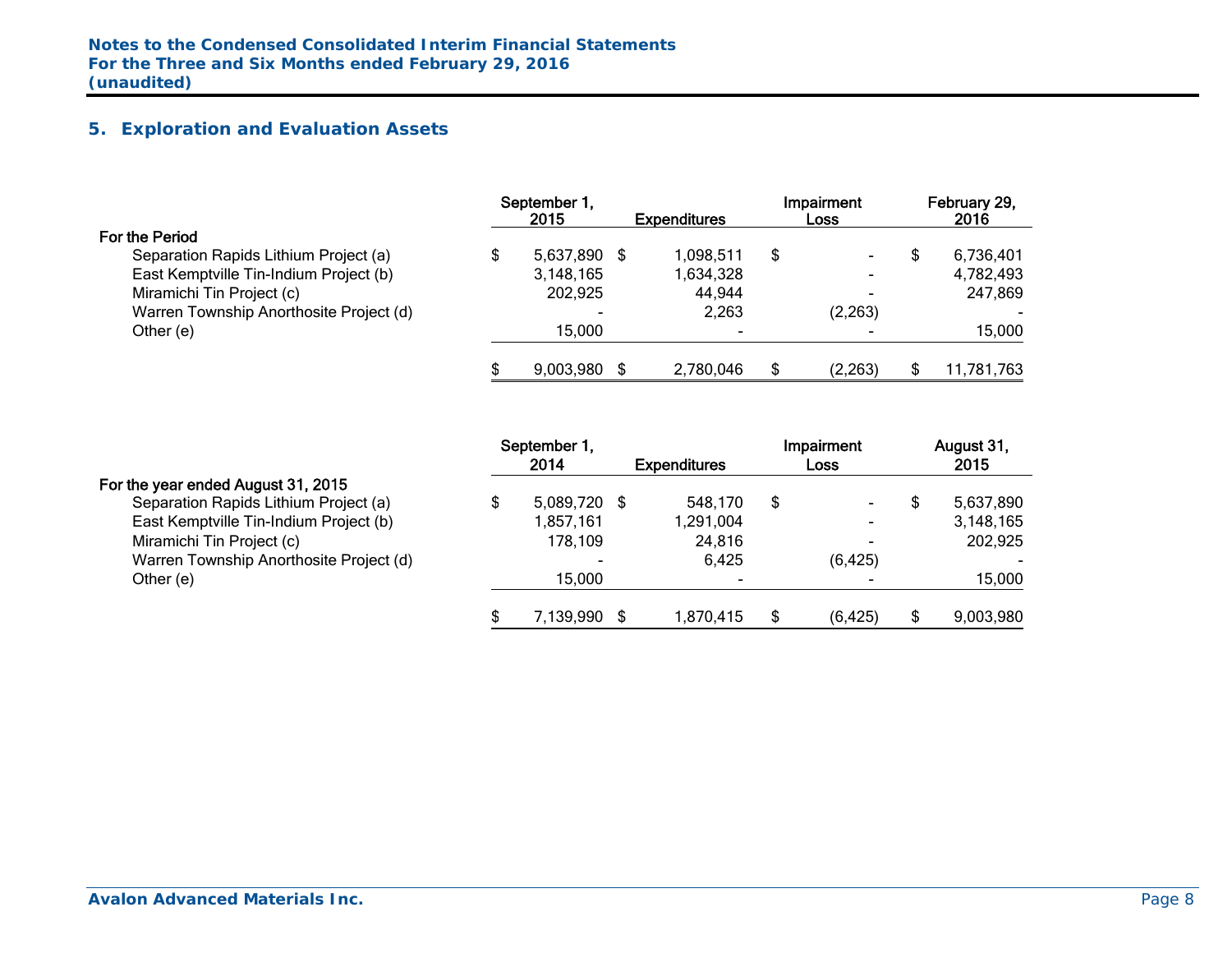## **5. Exploration and Evaluation Assets (continued)**

a) Separation Rapids Lithium Project, Ontario

The Company owns a 100% interest in certain claims and a mining lease in the Paterson Lake area of Ontario.

b) East Kemptville Tin-Indium Project, Nova Scotia

During the year ended August 31, 2007, the Company was granted a special exploration licence to search and prospect for all minerals except for coal, salt, potash and uranium within four claims in the East Kemptville area of Yarmouth, Nova Scotia. The special licence has been renewed multiple times since then.

In September 2014, the Company submitted an application for a new Special Licence reflecting the entire original mine site. During the quarter ended May 31, 2015, by Order in Council, the Government of Nova Scotia approved this application. The current Special Licence has a term of three years beginning on February 2, 2015 and includes a requirement to incur \$5.25 million in expenditures over the three years including \$2,250,000 by January 31, 2017 (of which \$2,625,459 had been incurred by February 29, 2016).

The Company also has a number of regular exploration licences covering certain claims in the same proximity to the claims covered under the special exploration licence.

c) Miramichi Tin Project, New Brunswick

The Company owns a 100% interest in certain claims located in York County, New Brunswick, which were staked by the Company during the year ended August 31, 2012.

During the Period, the Company entered into an option letter agreement to earn a 100% interest (subject to a 2.0% NSR, which can be bought back for \$1.0 million) in certain mineral claims located in Charlotte County, New Brunswick. To keep the option in good standing, the Company is required to incur exploration expenditures of \$75,000 by October 28, 2016 (of which \$48,138 had been incurred as at February 29, 2016) and make cash payments totalling \$120,000 over five years (including \$10,000 by October 28, 2016).

d) Warren Township Anorthosite Project, Ontario

The Company owns a 100% interest in certain claims located near Foleyet, Ontario, which were staked by the Company during the year ended August 31, 2003. During the year ended August 31, 2013, the Company entered into a Mining Lease with the Province of Ontario under the Mining Act of Ontario covering these claims.

No substantial work has been carried out on the Warren Township project during the last five years and no work was planned or budgeted for fiscal 2016. In addition, no new potential customer has been identified for the project's calcium feldspar product. The current outlook as at February 29, 2016 for the Warren Township project remains unchanged. It is management's view that the fair value of this project has been significantly impaired and has estimated the recoverable amount of this project as at February 29, 2016 to be \$nil.

e) Other Resource Properties

The Company has a 100% interest in several claims in the Lilypad Lakes Tantalum Property, a 2.0% NSR interest in certain claims of the East Cedartree Gold Property located near Kenora, Ontario, and a 2.4% NSR interest in the Wolf Mountain Platinum-Palladium Project.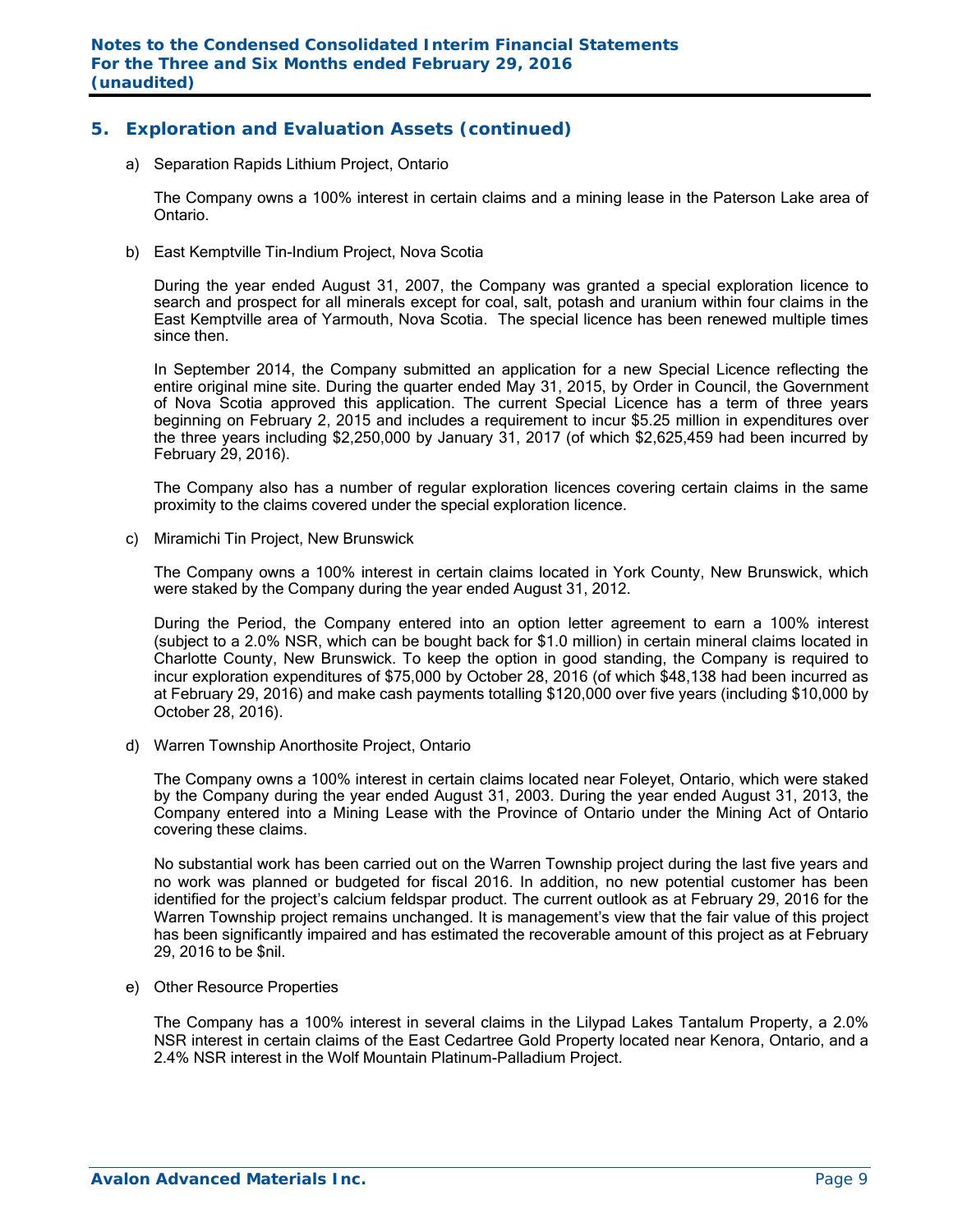## **6. Property, Plant and Equipment**

|                                 | Nechalacho<br><b>REE Project</b><br>(a) | Airstrip      | Computer<br>and Office<br>Equipment | Land and<br><b>Building</b> | <b>Exploration</b><br>Equipment | Leasehold<br>Improvements | <b>Total</b>      |
|---------------------------------|-----------------------------------------|---------------|-------------------------------------|-----------------------------|---------------------------------|---------------------------|-------------------|
| Cost                            |                                         |               |                                     |                             |                                 |                           |                   |
| As at September 1, 2014         | \$101,507,002                           | \$<br>646,860 | \$<br>330,659                       | \$                          | \$<br>671,583                   | \$<br>98,796              | \$<br>103,254,900 |
| <b>Additions</b>                | 1,615,243                               |               |                                     | 74,455                      | 9,301                           |                           | 1,698,999         |
| <b>Disposals</b>                |                                         |               | (29, 103)                           |                             |                                 | (4,202)                   | (33, 305)         |
| As at August 31, 2015           | 103,122,245                             | 646,860       | 301,556                             | 74,455                      | 680,884                         | 94,594                    | 104,920,594       |
| <b>Additions</b>                | 193,382                                 |               |                                     |                             |                                 |                           | 193,382           |
| <b>Disposals</b>                |                                         |               |                                     |                             |                                 |                           |                   |
| As at February 29, 2016         | \$103,315,627                           | \$<br>646,860 | \$<br>301,556                       | \$<br>74,455                | \$<br>680,884                   | \$<br>94,594              | \$105,113,976     |
| <b>Accumulated Depreciation</b> |                                         |               |                                     |                             |                                 |                           |                   |
| As at September 1, 2014         | \$<br>$\blacksquare$                    | \$<br>163,390 | \$<br>213,538                       | \$<br>$\sim$                | \$<br>510,770                   | \$<br>63,303              | \$<br>951,001     |
| Depreciation expense            |                                         | 28,788        | 39,550                              | 537                         | 48,649                          | 15,775                    | 133,299           |
| <b>Disposals</b>                |                                         |               | (26, 793)                           |                             |                                 | (4,202)                   | (30, 995)         |
| As at August 31, 2015           |                                         | 192,178       | 226,295                             | 537                         | 559,419                         | 74,876                    | 1,053,305         |
| Depreciation expense            |                                         | 13,243        | 11,253                              | 1,611                       | 18,219                          | 7,888                     | 52,214            |
| Disposals                       |                                         |               |                                     |                             |                                 |                           |                   |
| As at February 29, 2016         | S.<br>$\sim$                            | \$<br>205,421 | \$<br>237,548                       | \$<br>2,148                 | \$<br>577,638                   | \$<br>82,764              | \$<br>1,105,519   |
| <b>Net Book Value</b>           |                                         |               |                                     |                             |                                 |                           |                   |
| As at August 31, 2015           | \$103,122,245                           | \$<br>454,682 | \$<br>75,261                        | \$<br>73,918                | \$<br>121,465                   | \$<br>19,718              | \$<br>103,867,289 |
| As at February 29, 2016         | \$103,315,627                           | \$<br>441,439 | \$<br>64,008                        | \$<br>72,307                | \$<br>103,246                   | \$<br>11,830              | \$<br>104,008,457 |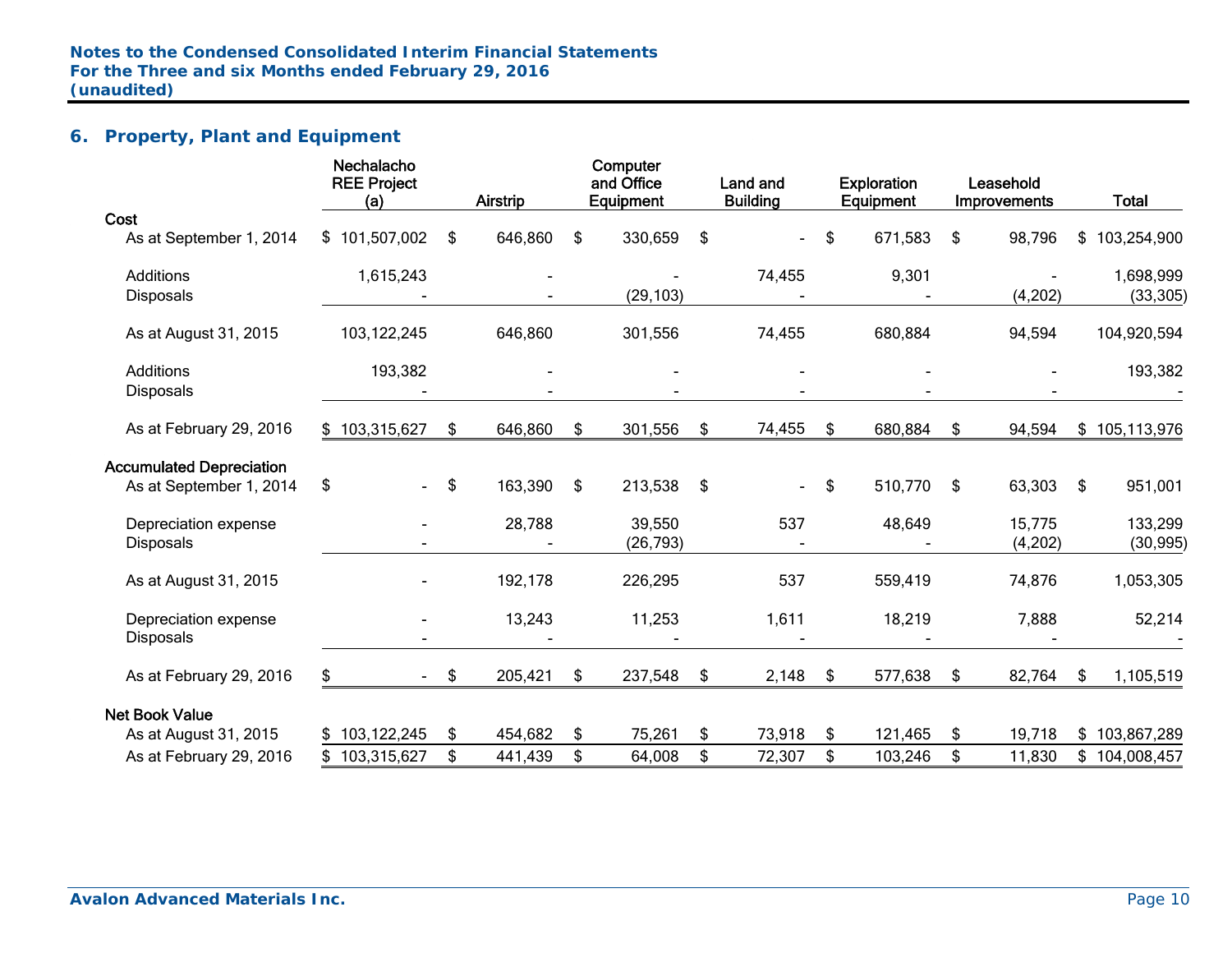## **6. Property, Plant and Equipment (continued)**

a) Nechalacho REE Project, Northwest Territories

During the year ended August 31, 2005, the Company acquired a 100% interest in five mining leases covering the Nechalacho rare earth elements deposit ("Nechalacho Deposit") located at Thor Lake in the Mackenzie Mining District of the Northwest Territories. In addition, three mineral claims were staked in 2009 to cover favourable geology to the west of the mining leases.

The property was subject to two underlying net smelter returns ("NSR") royalty agreements, one for a 3.0% royalty and one for a 2.5% royalty. During the year ended August 31, 2012, the Company bought out the 3.0% NSR royalty for a cash payment of \$2.0 million. The remaining 2.5% NSR royalty can be bought back at the principal amount of \$150,000 compounded annually at the average Canadian prime rate from May 2, 1982 to the buyback date, which currently approximates \$1.4 million.

During the year ended August 31, 2012, the Company entered into an accommodation agreement (the "Accommodation Agreement") with the Deninu K'ue First Nation ("DKFN"). The DKFN is one of three Akaitcho bands who have used, occupied and have constitutionally protected aboriginal rights with respect to the lands on which the Nechalacho Deposit in the Northwest Territories is located.

The Accommodation Agreement provides for business and employment opportunities for the DKFN related to the Nechalacho Deposit and associated facilities in the Northwest Territories and contains measures to mitigate environmental and cultural impacts that may result from the project development. The Accommodation Agreement also commits the DKFN to supporting timely completion of the environmental assessment, permitting and development processes of the Nechalacho REE Project, and provides for the DKFN to participate in the project economics.

In conjunction with the Accommodation Agreement, the Company had issued an aggregate of 10,000 common shares of the Company and agreed to grant an aggregate of 50,000 non-transferrable common share purchase warrants of the Company to the DKFN. The common shares are subject to certain contractual restrictions on transfer pending receipt of certain regulatory permits and approvals for the Nechalacho REE Project. As at February 29 2016, the Company has issued 40,000 warrants with a weighted average exercise price of \$0.73 per share to the DKFN and these warrants have a weighted average remaining contract life of 2.9 years. The remaining 10,000 warrants will be issued on the next anniversary of the effective date (July 31, 2016) of the Accommodation Agreement. These warrants will have a term of five years and will have an exercise price based on the then current market price of the Company's common shares at the date of issue of the warrants, and will be subject to statutory restrictions on resale.

## **7. Deferred Flow-Through Share Premium**

A summary of the changes in the deferred flow-through share premium amount is set out below:

| Balance - September 1, 2014                            | \$           |
|--------------------------------------------------------|--------------|
| Increase relating to flow-through common shares issued | 641,397      |
| Decrease relating to CEE incurred                      | (347, 589)   |
| Balance - August 31, 2015                              | 293,808      |
| Increase relating to flow-through common shares issued | 108,549      |
| Decrease relating to CEE incurred                      | (278, 773)   |
| Balance - February 29, 2016                            | S<br>123,584 |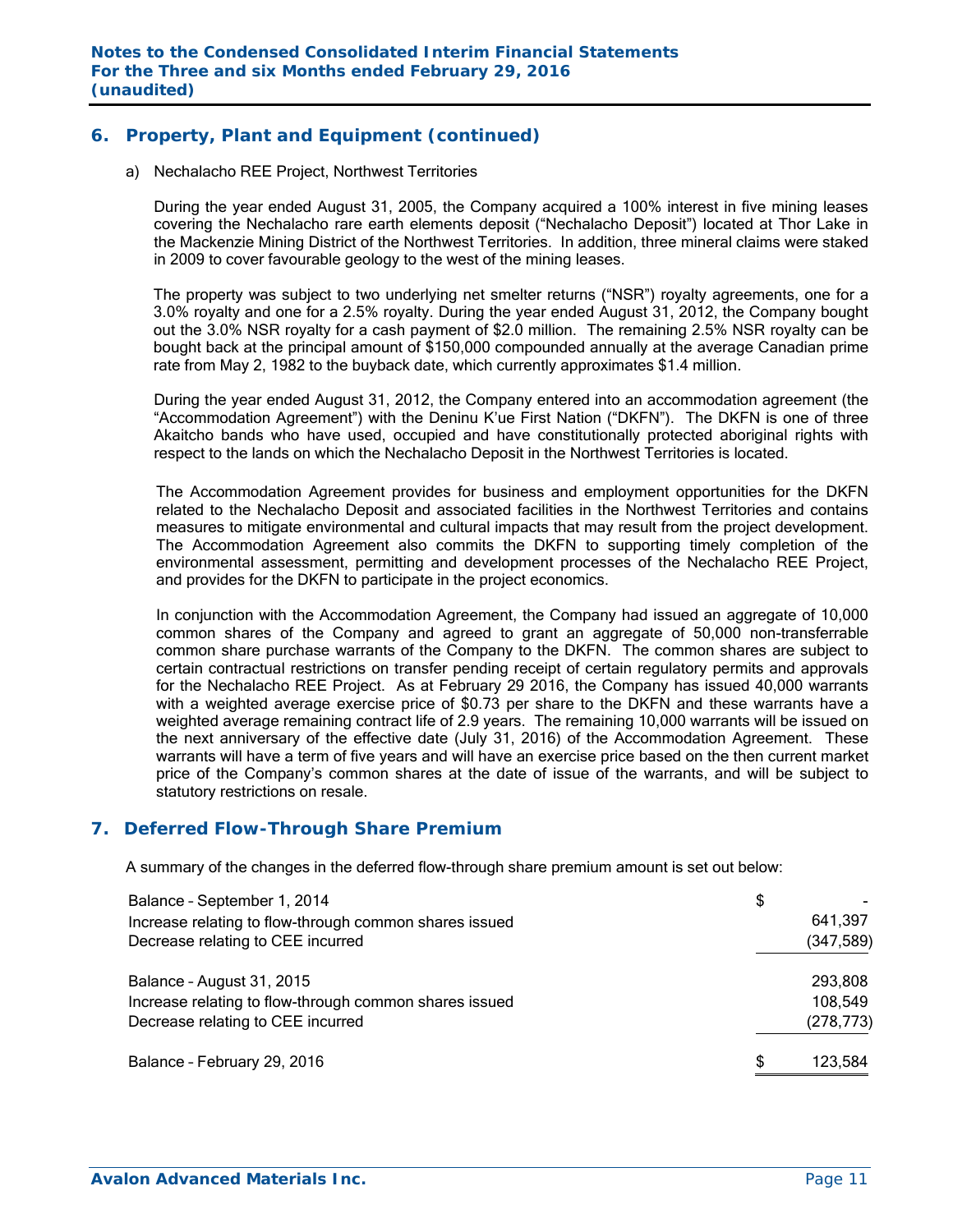## **8. Warrants Denominated in Foreign Currency**

The following table reconciles the outstanding warrants (with an exercise price in a currency that is not the functional currency of the Company) to purchase common shares of the Company at the beginning and end of the respective reporting periods:

|                                                       | <b>Number</b><br>of Warrants | Amount                   |
|-------------------------------------------------------|------------------------------|--------------------------|
| Balance - September 1, 2014<br>Decrease in fair value | 6,466,513                    | 1,720,622<br>(1,431,765) |
| Balance - August 31, 2015<br>Decrease in fair value   | 6,466,513                    | 288,857<br>(134, 560)    |
| Balance - February 29, 2016                           | 6,466,513                    | 154,297                  |

These warrants are denominated in US\$ and each warrant is exercisable into a common share of the Company at the original exercise price of US\$0.56 per share until June 13, 2021 ("US\$ Warrant") and is subject to certain anti-dilution provisions, which may reduce the exercise price, with a floor of US\$0.5095 per share. The adjusted exercise price as calculated by the anti-dilution provisions as at February 29, 2016 is US\$0.5223.

In accordance with IAS 32 Financial Instruments: Presentation and IAS 39 Financial Instruments: Recognition and Measurement, the fair value of these warrants had been classified as a financial liability at fair value through profit or loss and recorded at fair value at the time of issuance, and are re-measured at each financial statement reporting date. The fair value of these warrants has been re-measured as at February 29, 2016 using the Black-Scholes pricing model with the following assumptions: expected dividend yield of Nil; risk free interest rate of 0.66%; expected life of 5.3 years; and expected volatility of 63%, and the resulting change in value has been recorded as decrease in fair value of warrants denominated in foreign currency in the statement of comprehensive loss.

## **9. Share Capital**

#### *a) Authorized*

The Company is presently authorized to issue an unlimited number of common shares without par value. The Company is also authorized to issue up to 25,000,000 preferred shares without par value, of which none have been issued.

#### *b) Common Shares Issued and Outstanding*

|                                               | <b>Number</b> | Amount            |
|-----------------------------------------------|---------------|-------------------|
| Balance - September 1, 2014                   | 126,343,686   | 158,553,485<br>\$ |
| Issued pursuant to:                           |               |                   |
| equity offerings                              | 26,391,796    | 7,936,631         |
| exercise of options                           | 50,000        | 15,282            |
| Issuance costs - cash                         |               | (1,075,249)       |
| Issuance costs - compensation warrants issued |               | (92, 761)         |
| Price premium of flow-through shares issued   |               | (641,397)         |
| Balance - August 31, 2015                     | 152,785,482   | S.<br>164,695,991 |
| Issued pursuant to equity offerings (i), (ii) | 7,553,724     | 921,286           |
| Issuance costs - cash                         |               | (74, 981)         |
| Issuance costs - compensation warrants issued |               | (14, 359)         |
| Price premium of flow-through shares issued   |               | (123,000)         |
| Balance - February 29, 2016                   | 160,339,206   | \$165,404,937     |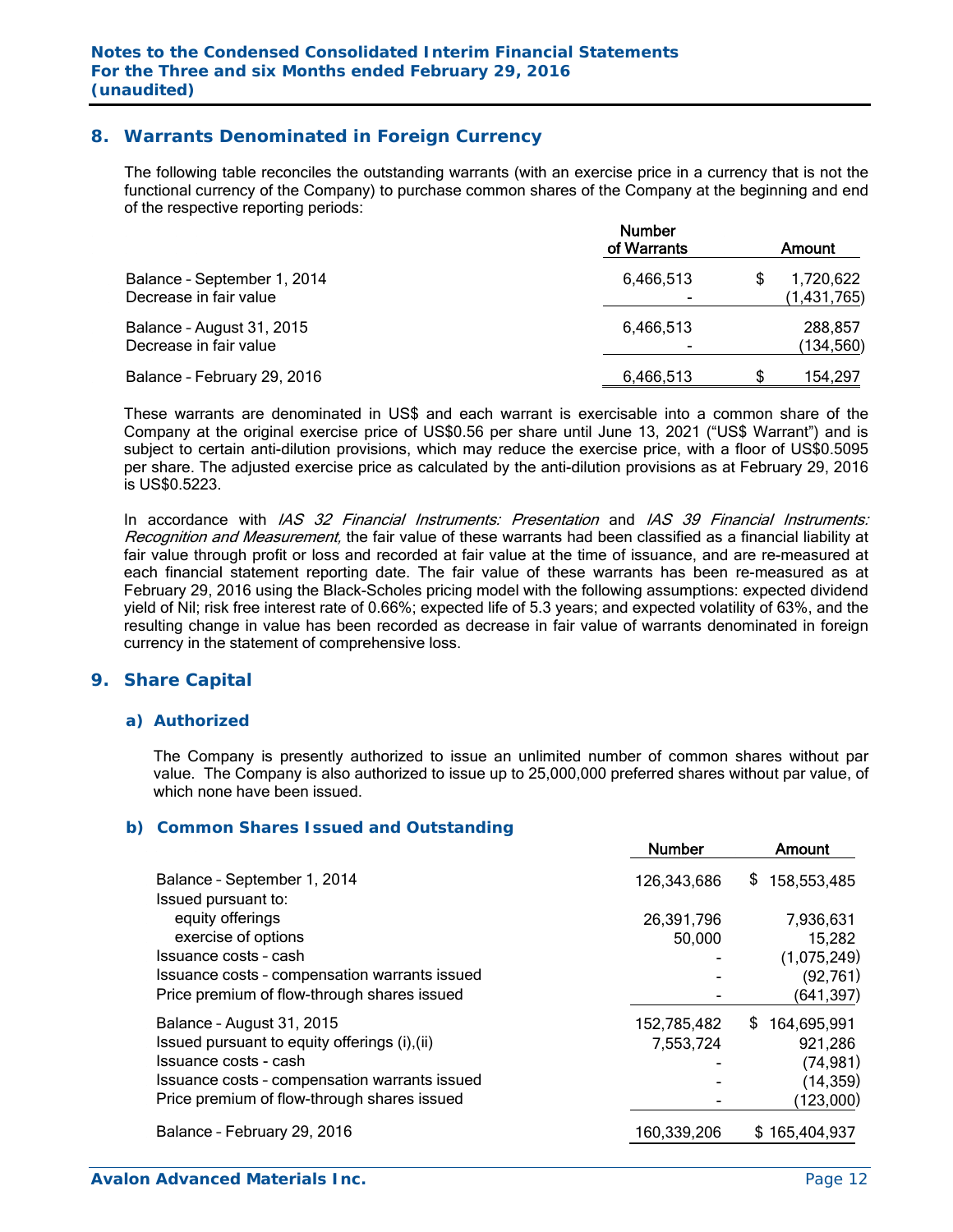i) During the year ended August 31, 2014, the Company entered into a sales agreement (the "Sales Agreement") with Cowen and Company, LLC ("Cowen"), pursuant to which the Company may, at its discretion and from time to time during the term of the Sales Agreement, sell, through Cowen, as agent and/or principal, such number of the Company's common shares as would result in aggregate gross proceeds to the Company of up to US\$25,000,000. Sales of common shares will be made through "at the market" issuances on the NYSE MKT at the market price prevailing at the time of each sale, and, as a result, prices may vary.

The Company filed a prospectus supplement, dated September 24, 2013, pursuant to which the Company may issue up to US\$8,100,000 in common shares using the Sales Agreement (each prospectus supplement is limited to 10% of the market value of the Company at the end of the month prior to filing) (the "First Supplement").

The Company will pay Cowen a commission, or allow a discount, equal to 3.0% of the gross proceeds of all common shares sold under the Sales Agreement.

Pursuant to the Sales Agreement, as at August 31, 2015, the Company had issued 9,428,180 common shares for gross proceeds of \$3,855,388 (US\$3,439,916) and paid cash commissions totaling \$115,661 (US\$103,197). During the year ended August 31, 2014, the Company had also incurred other costs (primarily related to the preparation of the Sales Agreement and the First Supplement) of \$399,032, of which \$381,775 had been recognized as share issuance costs as at August 31, 2015, and the balance of \$17,257 was recorded as prepaid transaction costs.

During the Period, the Company has issued 1,553,724 common shares for gross proceeds of \$248,086 (US\$187,696) pursuant to the Sales Agreement and paid cash commissions totaling \$7,443 (US\$5,631). The Company has recognized the balance of the prepaid transaction costs of \$17,257 as share issuance costs.

The Sales Agreement expired in October 2015.

ii) On December 24, 2015, the Company completed a private placement (the "Private Placement") and issued 6,000,000 flow-through units ("Flow-Through Unit") at \$0.125 per unit (the "Unit Price") for gross proceeds of \$750,000. Each Flow-Through Unit consists of one flow-through common share and one-half of one non-transferrable common share purchase warrant. Each whole warrant entitles the holder to purchase one common share of the Company at a price of \$0.175 per share, until December 24, 2017.

The fair value of the warrant component of the Flow-Through Unit was estimated at \$0.0196 and the fair value of the flow-through feature of the Flow-Through Unit was estimated at \$0.0313. Using the relative fair value method, the Flow-Through Unit price of \$0.125 was allocated between the share component, the warrant component and the flow-through feature as follows: \$0.0917, \$0.0128, and \$0.0205, respectively.

The fair value of the warrant was estimated using the Black-Scholes pricing model, with the following assumptions: expected dividend yield of Nil; risk free interest rate of 0.48%; expected life of 2.0 years; and expected volatility of 64%. The fair value of the flow-through feature ("Flow-Through Share Premium") is estimated by multiplying the CEE amount to be renounced per Flow-Through Unit of \$0.1249 by the Company's current tax rate of 25.1%.

In connection with the Private Placement, the Company paid cash commission of \$45,000, incurred other issuance costs of \$23,541 and issued 360,000 non-transferrable compensation warrants. Each compensation warrant entitles the holder to purchase one common share of the Company at an exercise price of \$0.125 per share until December 24, 2017. The estimated fair value of the compensation warrants totaled \$19,573. The fair values of these compensation warrants were estimated using the Black-Scholes pricing model, with the following assumptions: expected dividend yield of Nil; risk free interest rate of 0.48%; expected life of 2.0 years; and expected volatility of 64%.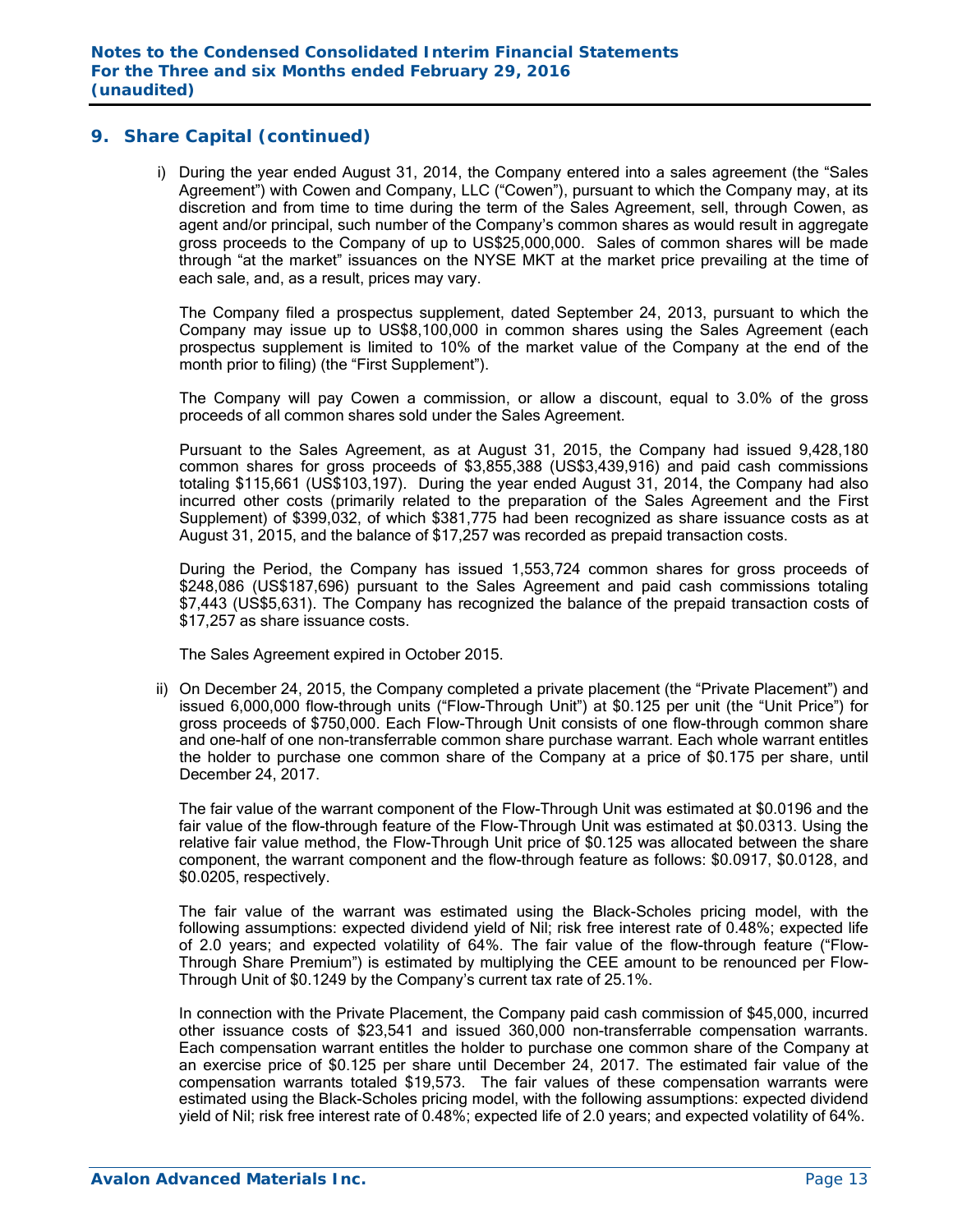Cash issuance costs and the estimated fair value of the compensation warrants were allocated on a pro-rata basis between the three components of the Flow-Through Unit.

The total Flow-Through Share Premium of \$108,549 (net of issuance costs of \$14,451) was recorded as a deferred flow-through share premium liability on the consolidated statement of financial position on December 24, 2015.

#### *c) Warrants*

The following table reconciles the warrants outstanding to purchase common shares of the Company at the beginning and end of the respective reporting periods:

|                                                                             | <b>Number</b><br>of Warrants | Weighted<br>Average<br><b>Exercise Price</b> |  |
|-----------------------------------------------------------------------------|------------------------------|----------------------------------------------|--|
| Balance - September 1, 2014                                                 | $1,252,500^{(1)}$            | \$<br>0.607                                  |  |
| Issued pursuant to equity offerings                                         | 2,215,985                    | 0.425                                        |  |
| Issued pursuant to Accommodation Agreement                                  | 10,000                       | 0.210                                        |  |
| Balance - August 31, 2015                                                   | $3,478,485^{(1)}$            | 0.490                                        |  |
| Issued pursuant to equity offerings                                         | 3,000,000                    | 0.175                                        |  |
| Balance - February 29, 2016                                                 | $6,478,485^{(1)}$            | \$<br>0.344                                  |  |
| $\frac{(1)}{2}$ Descriptively the C 4CC E12 UCC Mexents as disclosed below. |                              |                                              |  |

Does not include the 6,466,513 US\$ Warrants as disclosed below.

The outstanding warrants have a weighted average remaining contract life of 1.4 years.

The warrants reserve, included as a component of the consolidated statement of changes in equity, relates to equity settled instruments issued by the Company to various stakeholders.

As disclosed in Note 8, the Company also has 6,466,513 US\$ Warrants outstanding as at February 29, 2016, with an adjusted exercise price of US\$0.5223 per share. These US\$ Warrants are exercisable until June 13, 2021.

The Company is also required to issue the following warrants:

- i) as disclosed in Note 6(a), issue 10,000 warrants to the DKFN on the next anniversary of the effective date of the Accommodation Agreement (July 31, 2016); and
- ii) issue 20,000 warrants to the Northwest Territory Métis Nation in two equal installments of 10,000 warrants upon the Nechalacho REE Project meeting certain milestones.

#### *d) Share Based Payments*

The shareholders have approved a Stock Option Plan (the "Plan") that provides for the issue of up to 10% of the number of issued and outstanding common shares of the Company to eligible employees, directors and service providers of the Company.

The Plan authorizes the granting of options to purchase common shares of the Company at a price equal to or greater than the closing price of the shares on either the trading day prior to the grant or the day of the grant. The options generally vest over a period of up to four years, and generally have a term of two to five years (but can have a maximum term of up to 10 years).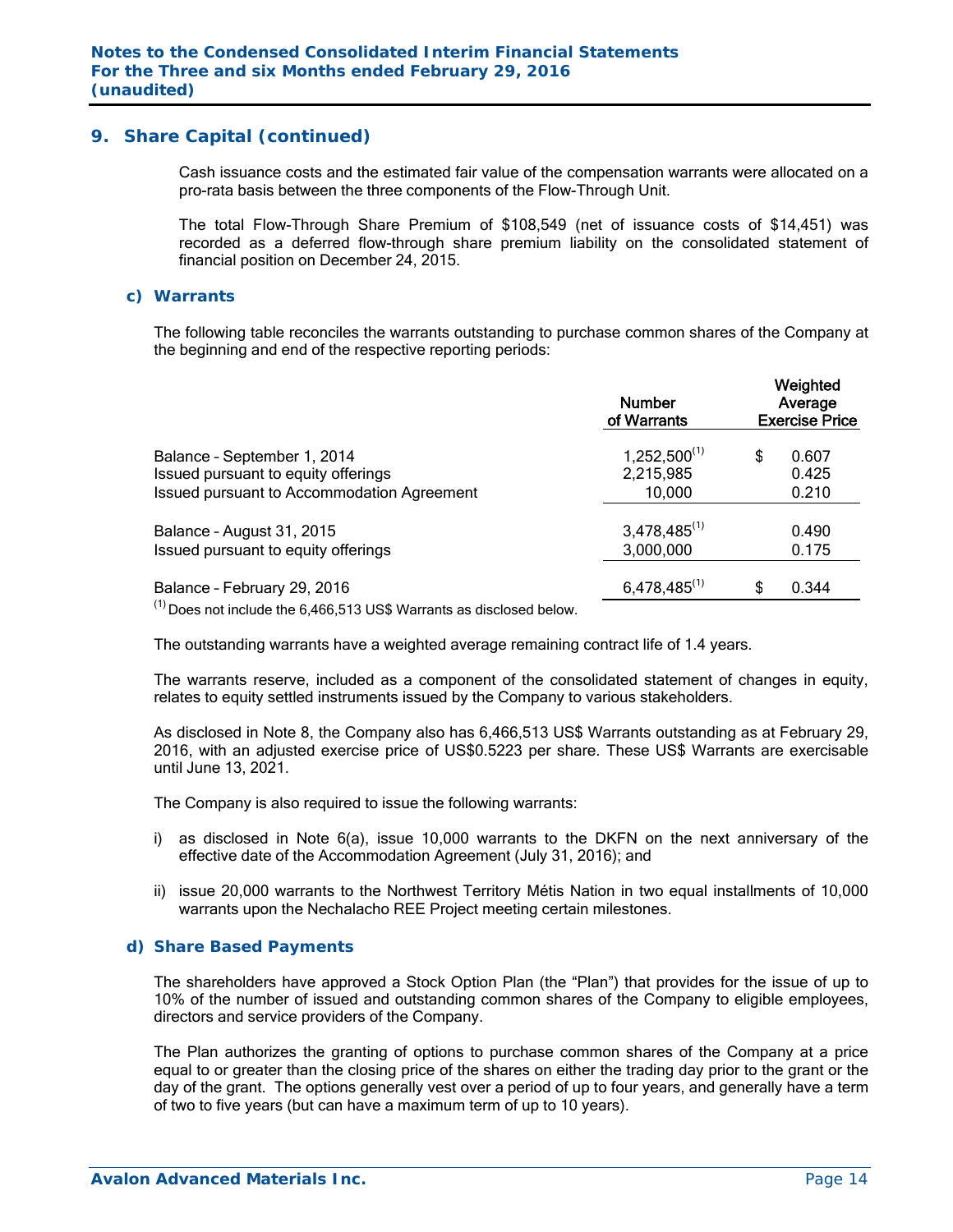The following table reconciles the warrants outstanding to purchase common shares of the Company at the beginning and end of the respective reporting periods:

|                             | <b>Number</b><br>of Options | Weighted<br>Average<br><b>Exercise Price</b> |      |  |  |
|-----------------------------|-----------------------------|----------------------------------------------|------|--|--|
| Balance - September 1, 2014 | 8,630,250                   | \$                                           | 2.02 |  |  |
| Granted                     | 2,620,000                   |                                              | 0.27 |  |  |
| Exercised                   | (50,000)                    |                                              | 0.22 |  |  |
| Expired                     | (1,200,250)                 |                                              | 1.94 |  |  |
| Forfeited                   | (225,000)                   |                                              | 2.51 |  |  |
| Balance - August 31, 2015   | 9,775,000                   | \$                                           | 1.56 |  |  |
| Granted                     | 1,350,000                   |                                              | 0.13 |  |  |
| Expired                     | (225,000)                   |                                              | 3.31 |  |  |
| Forfeited                   | 150,000)                    |                                              | 2.13 |  |  |
| Balance - February 29, 2016 | 10,750,000                  | \$                                           | 1.34 |  |  |

As at February 29, 2016, there were 7,623,750 options vested (August 31, 2015 – 6,570,000) with an average exercise price of \$1.61 (August 31, 2015 - \$1.89).

The share based payments reserve, included as a component of the consolidated statement of changes in equity, relates to equity settled compensation options issued by the Company to its directors, officers, employees and consultants.

The estimated fair value of options earned during the Period was \$261,080 (February 28, 2015 - \$584,499), of which \$4,084 (February 28, 2015 - \$73,838) was capitalized to property, plant and equipment, \$63,139 (February 28, 2015 - \$32,202) was capitalized as exploration and evaluation assets, \$188 (February 28, 2015 - \$2,502) was charged to operations as general exploration expenses with the balance of \$193,669 (February 28, 2015 - \$475,957) charged to operations as share based compensation expense.

The fair value of each option granted is estimated at the time of grant using the Black-Scholes optionpricing model. The Black-Scholes option-pricing model requires the input of subjective assumptions, including expected life of the option award, share price volatility and other assumptions. The expected life of options granted is derived from historical data on employee exercises and post-vesting employment termination behavior. Expected volatility is based on the historic volatility of the Company's shares. These assumptions involve inherent uncertainties and the application of management judgment. In addition, the Company is required to estimate the expected forfeiture rate and only recognize expense for those options expected to vest.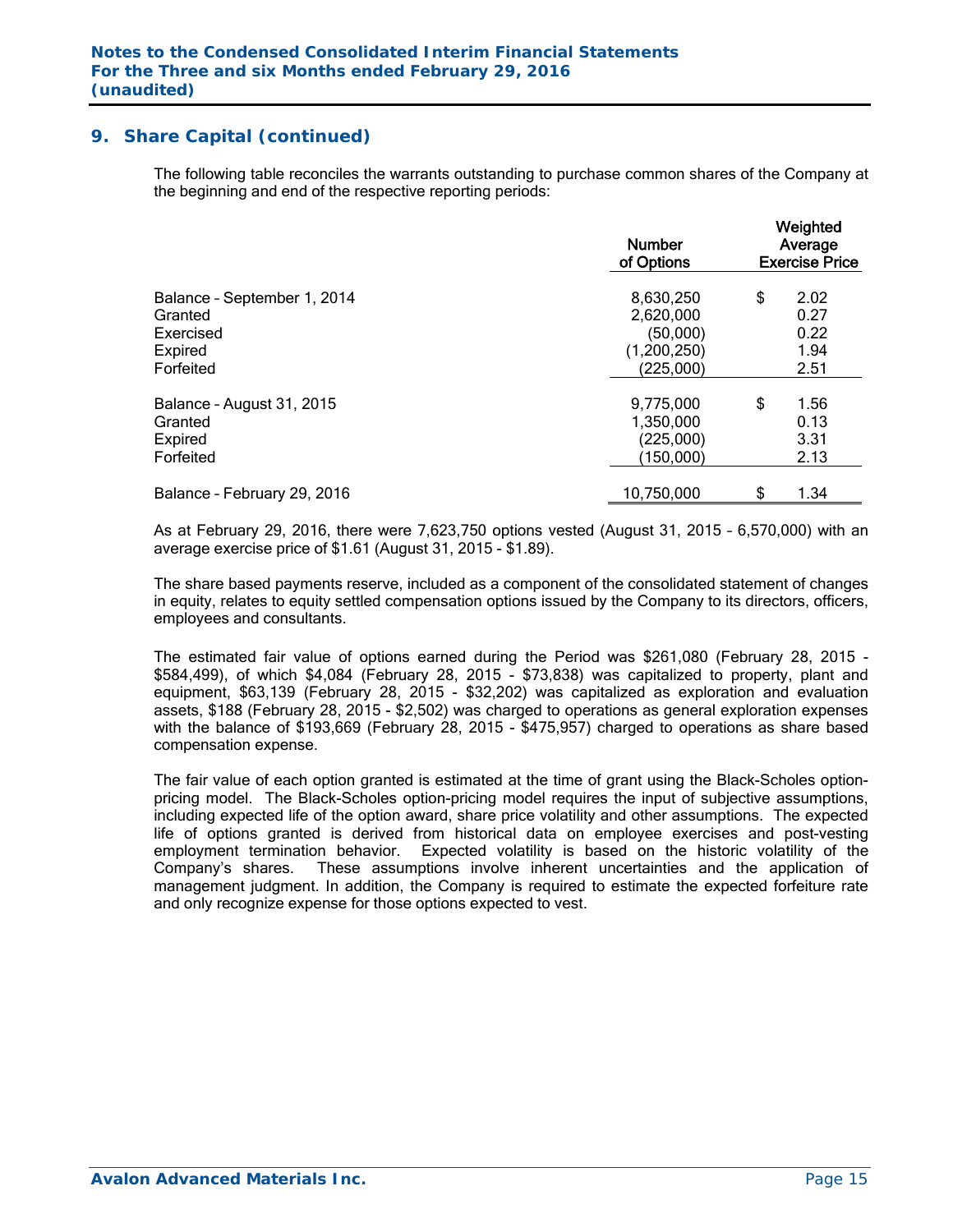The weighted average assumptions for grants during the Period and the year ended August 31, 2015 are as follows:

|                                                     | February 29,<br>2016 | August 31,<br>2015 |
|-----------------------------------------------------|----------------------|--------------------|
| Exercise price                                      | \$0.13               | \$0.27             |
| Closing market price on day preceding date of grant | \$0.13               | \$0.27             |
| Risk-free interest rate                             | 0.46%                | 0.94%              |
| Expected life (years)                               | 3.2                  | 3.1                |
| <b>Expected volatility</b>                          | 70%                  | 64%                |
| Expected dividend yield                             | Nil                  | Nil                |
| Grant date fair value                               | \$0.06               | \$0.12             |
| Forfeiture rate                                     | 16%                  | 17%                |

The following table summarizes information concerning outstanding and exercisable options as at February 29, 2016:

|                           | <b>Number of Options</b> |                    | <b>Weighted Average</b><br>Remaining |
|---------------------------|--------------------------|--------------------|--------------------------------------|
| <b>Option Price Range</b> | Outstanding              | <b>Exercisable</b> | <b>Contractual Life</b>              |
| $$8.00 - $8.62$           | 300,000                  | 300,000            | 0.2 years                            |
| $$4.00 - $4.99$           | 550,000                  | 550,000            | $0.5$ years                          |
| $$3.00 - $3.99$           | 500,000                  | 500,000            | 0.7 years                            |
| $$2.00 - $2.99$           | 675,000                  | 581,250            | 0.8 years                            |
| $$1.00 - $1.99$           | 1,990,000                | 1,623,750          | 1.5 years                            |
| $$0.50 - $0.99$           | 2,485,000                | 1,177,500          | 2.9 years                            |
| $$0.11 - $0.49$           | 4,250,000                | 2,891,250          | 3.6 years                            |
|                           | 10,750,000               | 7,623,750          |                                      |

#### *e) Brokers' Compensation Warrants*

The following table summarizes information concerning outstanding brokers' compensation warrants as at the beginning and end of the respective reporting periods:

|                                     | Number of<br>Compensation<br><b>Warrants</b> | Weighted<br>Average<br><b>Exercise Price</b> |               |  |
|-------------------------------------|----------------------------------------------|----------------------------------------------|---------------|--|
| Balance - September 31, 2014        | 554.273                                      | \$                                           | 0.610         |  |
| Issued pursuant to equity offerings | 1,178,339                                    |                                              | 0.309         |  |
| Balance - August 31, 2015           | 1,732,612                                    |                                              | $0.446^{(1)}$ |  |
| Issued pursuant to equity offerings | 360,000                                      |                                              | 0.125         |  |
| Balance - February 29, 2016         | 2,092,612                                    | S                                            | $0.396^{(1)}$ |  |

 $(1)$  554,273 of the compensation warrants outstanding as at August 31, 2014 and throughout the period to February 29, 2016 are denominated in US\$. The effect of the change in the foreign exchange rate between the Canadian\$ and the US\$ has been reflected in the weighted average exercise price as at August 31, 2015 and as at February 29, 2016.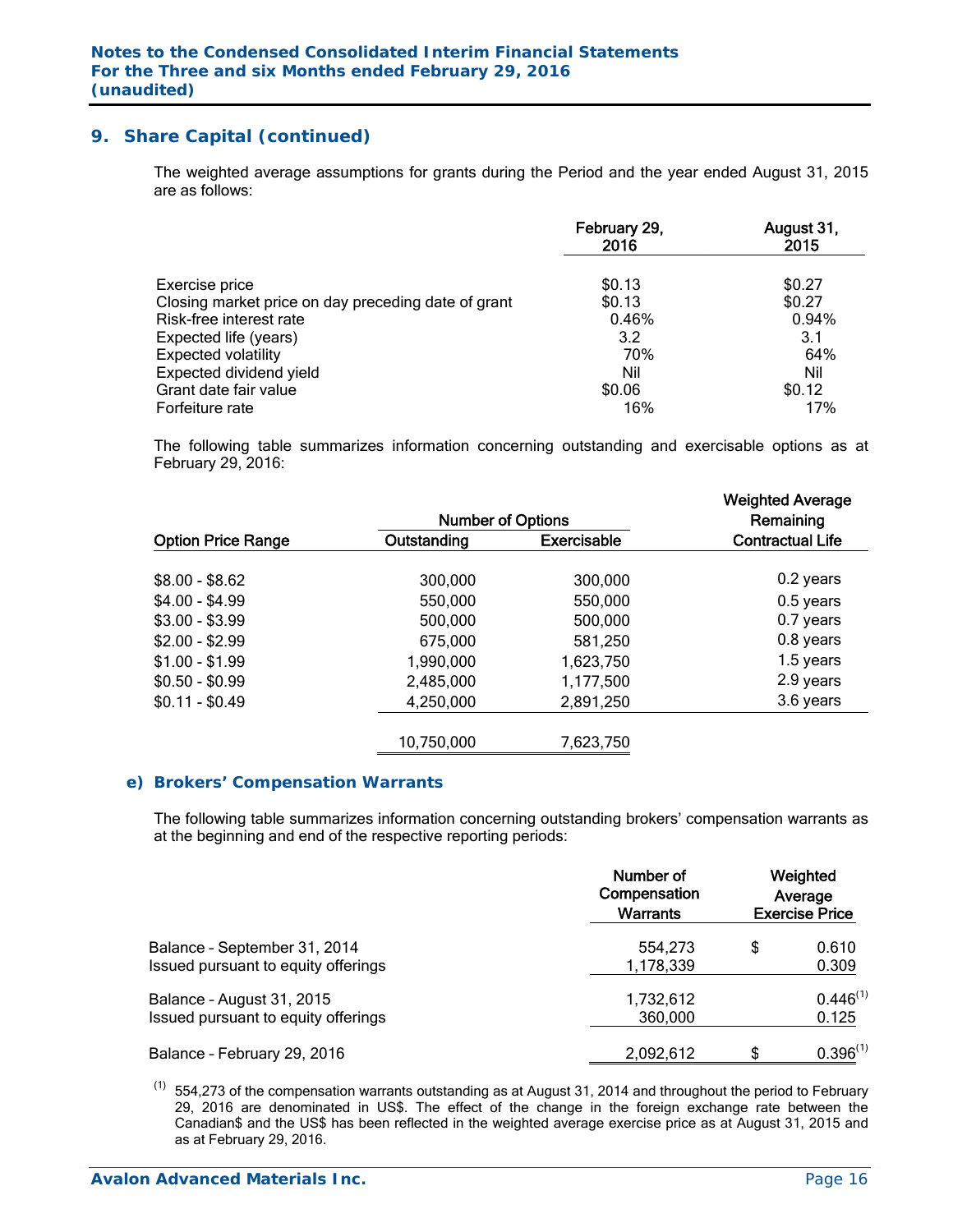The brokers' compensation warrants reserve, included as a component of the consolidated statement of changes in equity, relates to equity settled compensation instruments issued by the Company to external service providers.

As at February 29, 2016, the Company has the following compensation warrants outstanding:

- (i) 554,273 compensation warrants with an exercise price of US\$0.56 per common share, which are exercisable until June 13, 2017;
- (ii) 527,806 compensation warrants with an exercise price of \$0.27 per common share, which are exercisable until December 19, 2016;
- (iii) 650,533 compensation warrants with an exercise price of \$0.34 per common share, which are exercisable until November 27, 2016; and
- (iv) 360,000 compensation warrants with an exercise price of \$0.125 per common share, which are exercisable until December 24, 2017.

## **10. Corporate and Administrative Expenses**

 Corporate and administrative expenses for the three and six months ended February 29, 2016 and February 28, 2015 consist of the following:

|                                        | <b>Three Months Ended</b> |                      |   |                      | <b>Six Months Ended</b> |                      |    |                      |  |
|----------------------------------------|---------------------------|----------------------|---|----------------------|-------------------------|----------------------|----|----------------------|--|
|                                        |                           | February 29,<br>2016 |   | February 28,<br>2015 |                         | February 29,<br>2016 |    | February 28,<br>2015 |  |
| Salaries, benefits and directors' fees | \$                        | 442,943              | S | 507,345              | \$                      | 960,853              | S  | 1,086,621            |  |
| Consulting and professional fees       |                           | 171,330              |   | 176,713              |                         | 306,440              |    | 462,004              |  |
| Office, insurance and other expenses   |                           | 83,418               |   | 87,825               |                         | 206,435              |    | 216,101              |  |
| Occupancy                              |                           | 76,381               |   | 86,732               |                         | 152,353              |    | 168,696              |  |
| Shareholders' communications and       |                           |                      |   |                      |                         |                      |    |                      |  |
| filing fees                            |                           | 84,011               |   | 104,768              |                         | 139,444              |    | 190,385              |  |
| Travel and related costs               |                           | 23,889               |   | 8,760                |                         | 56,050               |    | 90,835               |  |
|                                        | \$                        | 881,972              | S | 972,143              | \$.                     | 1,821,575            | S. | 2,214,642            |  |

Employees' salaries, benefits and stock based compensation expensed for the Period totaled \$1,039,139 (February 28, 2015 – \$1,259,558).

## **11. Write-off of Land Acquisition Option Payments**

The Company's purchase option on a land parcel in Geismar, Louisiana expired on December 14, 2014, and accordingly, the option payments made totaling \$212,960 for the purchase option were written off during the quarter ended November 30, 2014.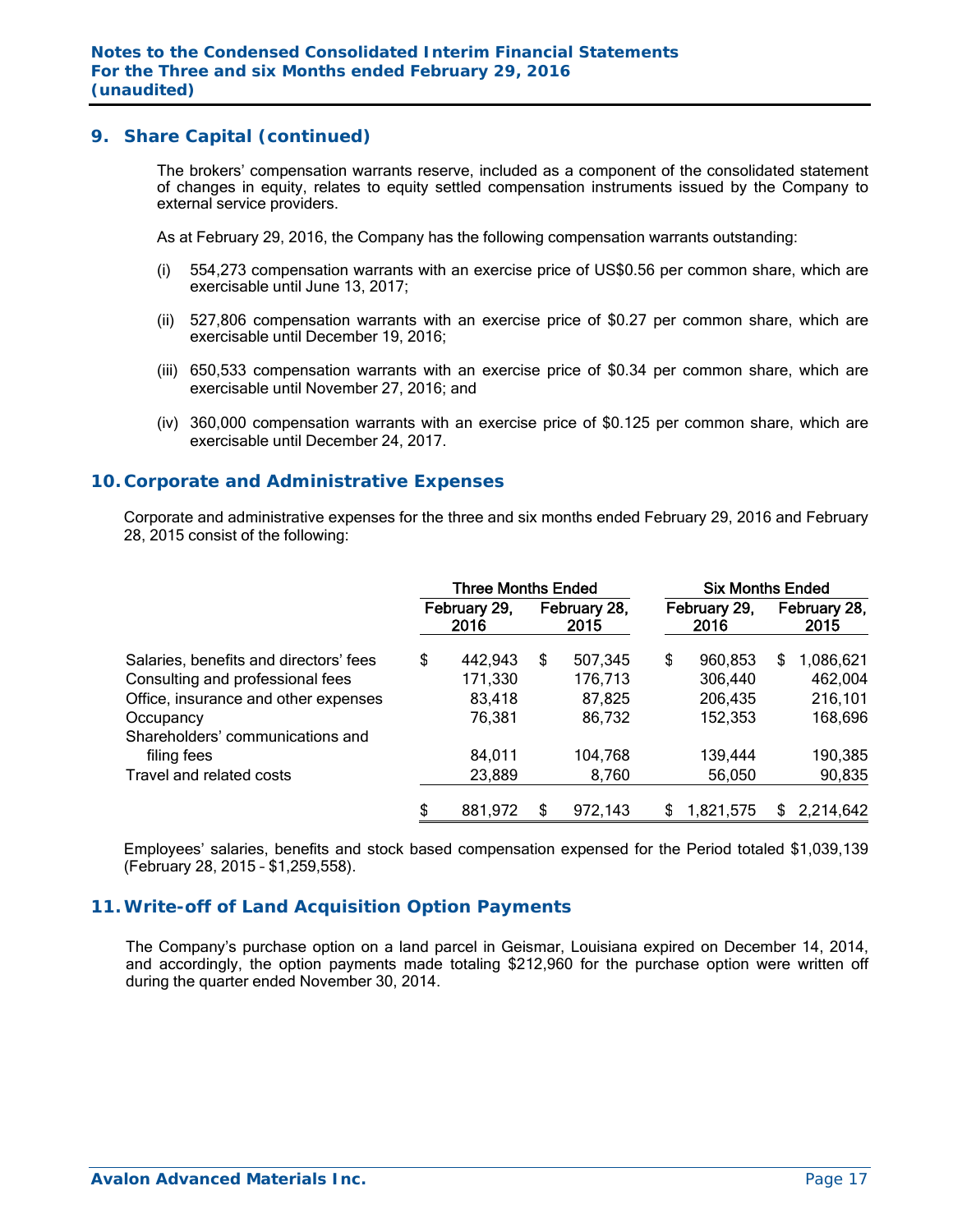## **12. Related Party Disclosures**

Balances and transactions between the Company and its subsidiaries have been eliminated on consolidation and are not disclosed in this note. Details of the transactions between the Company and other related parties are disclosed below:

a) Trading transactions

There have been no material trading transactions with related parties during each of the three and six month periods ended February 29, 2016 and February 28, 2015, except for the participation by the Company's director, President and CEO Mr. Donald Bubar in the company's private placement that was completed in December, 2014, in which 185,000 flow-through shares at \$0.27 per share were issued to Mr. Bubar.

#### b) Compensation of key management personnel

The remuneration of directors and other members of the Company's senior management team during each of the three and six months ended February 29, 2016 and February 28, 2015 are as follows:

|                                                                                   | <b>Three Months Ended</b> |                      |  |                      | <b>Six Months Ended</b> |                      |  |                        |  |
|-----------------------------------------------------------------------------------|---------------------------|----------------------|--|----------------------|-------------------------|----------------------|--|------------------------|--|
|                                                                                   |                           | February 29,<br>2016 |  | February 28,<br>2015 |                         | February 29,<br>2016 |  | February 28,<br>2015   |  |
| Salaries, benefits and directors' fees<br>Share based compensation <sup>(1)</sup> |                           | 478.517<br>117,720   |  | 458.259<br>159,681   |                         | 983.515<br>202,931   |  | \$1,015,778<br>433,481 |  |
|                                                                                   |                           | 596.237              |  | 617.940              |                         | 1,186,446            |  | 1,449,259              |  |

 $<sup>(1)</sup>$  Fair value of stock options earned and recognized as share based compensation during the</sup> respective reporting period.

## **13. Financial Instruments**

IFRS 7 establishes a fair value hierarchy that reflects the significance of inputs used in making fair value measurements as follows:

- Level 1 audited prices in active markets for identical assets or liabilities;
- Level 2 inputs other than quoted prices included in Level 1 that are observable for the asset or liability, either directly (i.e. as prices) or indirectly (i.e. from derived prices); and Level 3 inputs for the asset or liability that are not based upon observable market data.

Assets are classified in their entirety based on the lowest level of input that is significant to the fair value measurement. The fair value of the Company's warrants denominated in a currency that is not the functional currency of the Company is based on Level 2 inputs that are observable for the liability such as interest rate, dividend yield and historical volatility.

#### *Fair Values*

Except as disclosed elsewhere in these financial statements, the carrying amounts for the Company's financial instruments approximate their fair values because of the short-term nature of these items.

The Company's risk exposures and the impact on the Company's financial instruments are summarized below: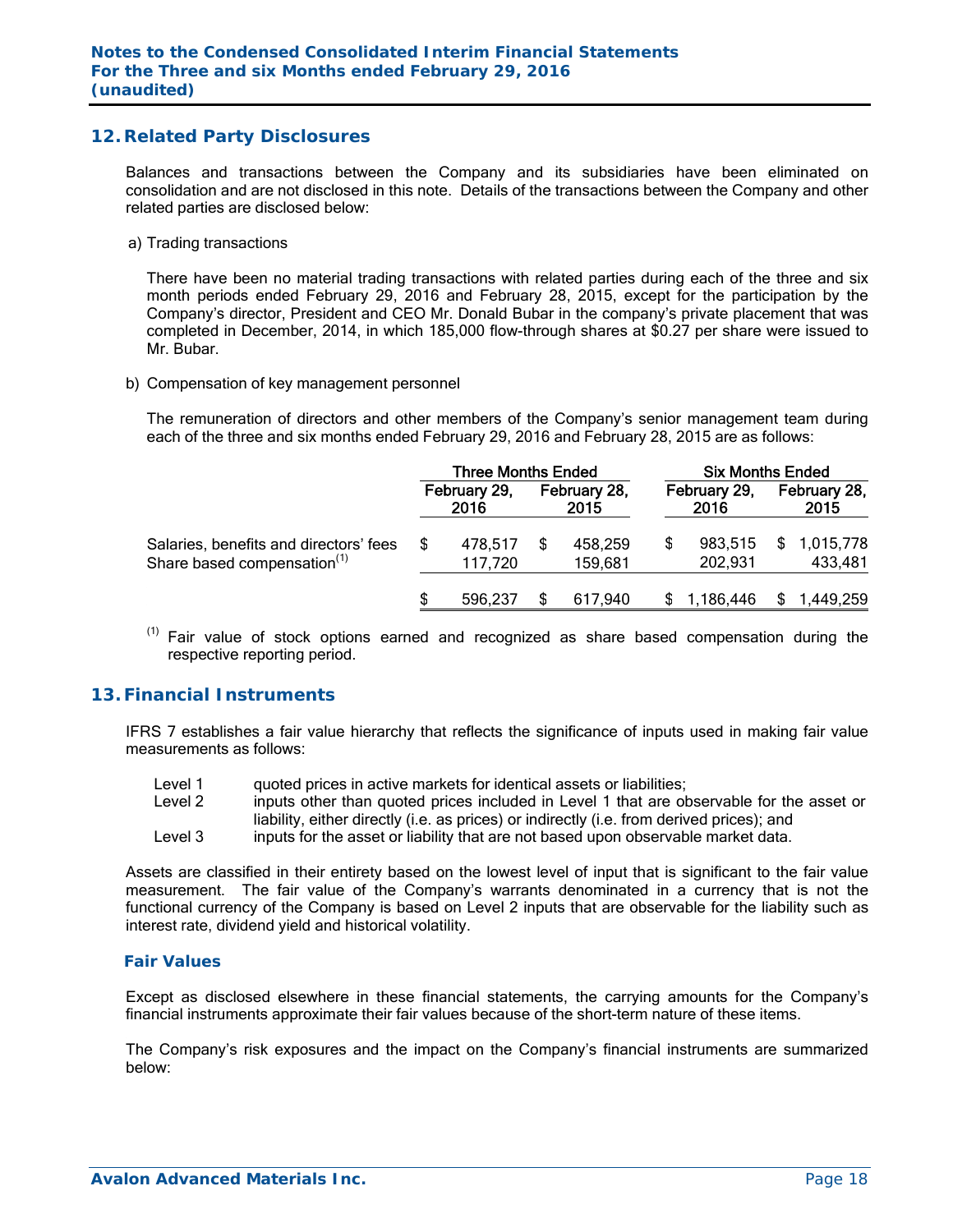## **13. Financial Instruments (continued)**

#### *Credit risk*

The Company is not exposed to any significant credit risk as at February 29, 2016. The Company's cash and cash equivalents are either on deposit with two major Canadian Chartered banking groups in Canada or invested in bankers' acceptance notes or guaranteed investment certificates issued by two major Canadian Chartered banking groups. The Company's receivables primarily consist of Goods and Services Tax/Harmonized Sales Tax receivable, government grants and refundable security deposits with various federal and provincial governments and are therefore not subject to significant credit risk.

#### *Liquidity risk*

Liquidity risk is the risk that an entity will not be able to meet its financial obligations as they come due. The Company has in place a planning and budgeting process to assist in determining the funds required to support the Company's normal operating requirements on an on-going basis and its plans for exploration and development expenditures. The Company ensures that there are sufficient funds to meet its short-term requirements, taking into account its anticipated cash flows from operations and its holdings of cash and cash equivalents.

As at February 29, 2016, the Company has current assets of \$2,436,648 and current liabilities of \$1,217,958. The adjusted working capital of the Company is \$1,496,571 (calculated by adding back the deferred flow-through share premium of \$123,584 and the liability for warrants denominated in foreign currency of \$154,297 to the net current assets of \$1,218,690). As the de-recognition of the balances of the deferred flow-through share premium and the liability for warrants denominated in foreign currency accounts will not require the future out flow of resources by the Company, it is management's belief that the adjusted working capital figure provides useful information in assessing the Company's liquidity risk.

Repayments due by period as of February 29, 2016:

|                                                                            | Within<br>1 Year   | 1-3<br>Years  | $4 - 5$<br>Years | Total                |
|----------------------------------------------------------------------------|--------------------|---------------|------------------|----------------------|
| Accounts payable and accrued liabilities \$<br>Operating lease obligations | 940,077<br>152,892 | ۰.<br>630,168 | ۰.<br>422.592    | 940,077<br>1,205,652 |
|                                                                            | 1,092,969          | 630,168       | 422,592          | 2,145,729            |

#### *Market risk*

(i) Interest rate risk

 The Company has cash and cash equivalents balances and it has no interest-bearing debt. The Company's current policy is to invest its excess cash in highly liquid money market investments such as bankers acceptance notes, treasury bills and GICs. These short term money market investments are subject to interest rate fluctuations.

(ii) Foreign currency risk

 The Company's functional currency is the Canadian dollar. The majority of the Company's purchases are transacted in Canadian dollars. As at February 29, 2016, the Company had cash held in bank accounts of US\$7,885 and accounts payable of US\$20,966 denominated in US currency.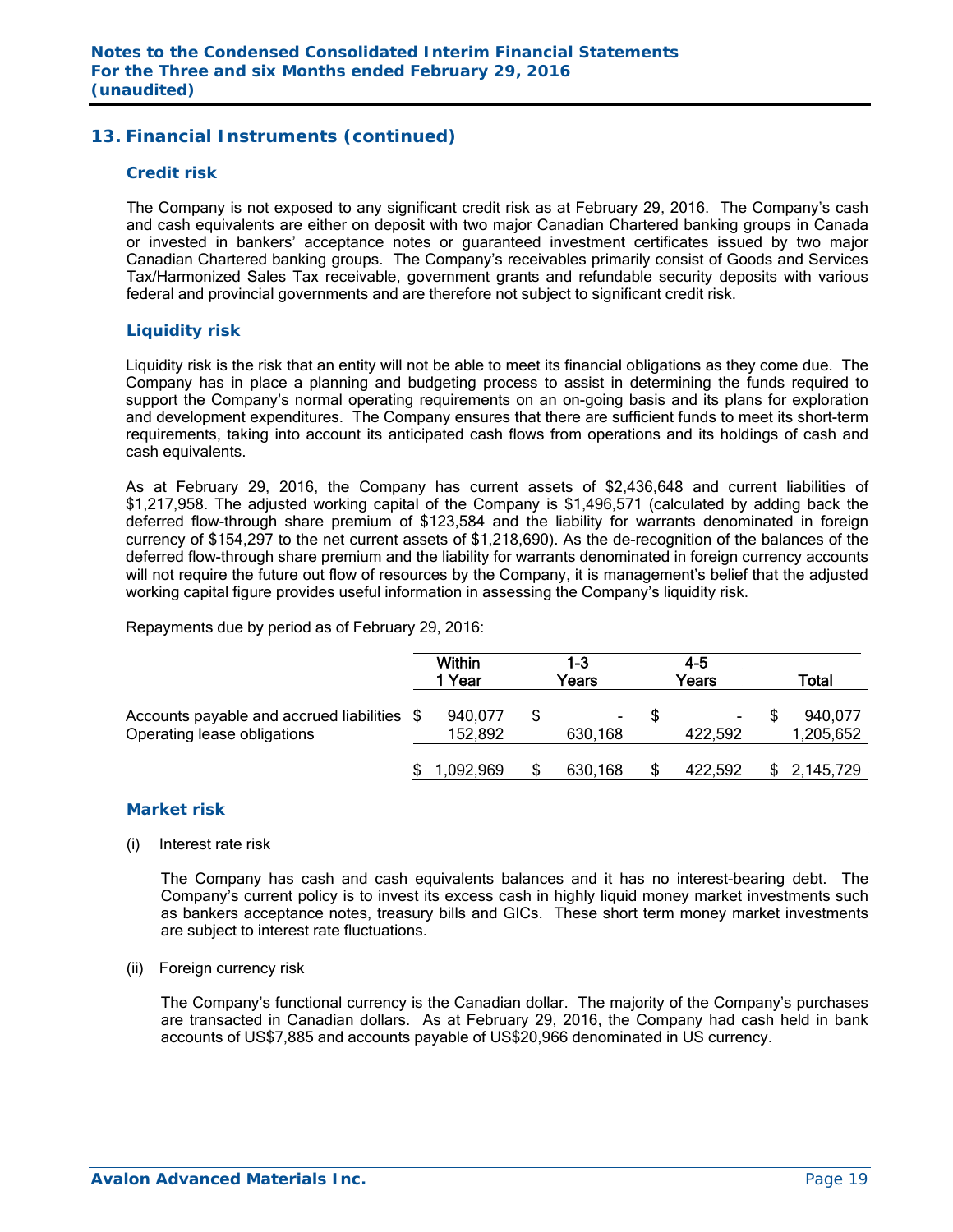## **13. Financial Instruments (continued)**

(iii) Price risk

 The prices of metals and minerals fluctuate widely and are affected by many factors outside of the Company's control. The prices of metals and minerals and future expectation of such prices have a significant impact on the market sentiment for investment in mining and mineral exploration companies. This in turn may impact the Company's ability to raise equity financing for its long term working capital requirements.

## *Sensitivity analysis*

 Considering the Company's budget expenditures for the balance of fiscal 2016 and its current cash and cash equivalents of \$1,909,121, with other variables held constant, sensitivity to a plus or minus 25 basis points change in interest rates would not have any significant effect on the Company's net loss for the balance of fiscal 2016.

The Company had cash of US\$7,885 and accounts payable of US\$20,966 denominated in US currency as at February 29, 2016 and its anticipated on-going expenditures to be transacted in US dollars for the next six month period is approximately US\$140,000. If the Canadian dollar weakens (or strengthens) 5% against the US dollar with other variables held constant, it would not have any significant effect on the Company's expenditures for the balance of fiscal 2016.

## **14. Supplemental Cash Flow Information**

Non-cash financing and investing transactions not reflected in the Condensed Consolidated Interim Statements of Cash Flows for the three and six months ended February 29, 2016 and February 28, 2015 are as follows:

|                                                                                      | <b>Three Months Ended</b> |   |                      | <b>Six Months Ended</b> |                      |    |                      |
|--------------------------------------------------------------------------------------|---------------------------|---|----------------------|-------------------------|----------------------|----|----------------------|
|                                                                                      | February 29,<br>2016      |   | February 28,<br>2015 |                         | February 29,<br>2016 |    | February 28,<br>2015 |
| Share based compensation capitalized as<br>property, plant and equipment (note 9d)\$ | 2,873                     | S | 22,950               | \$                      | 4,084                | \$ | 73,838               |
| Share based compensation capitalized as<br>exploration and evaluation assets         |                           |   |                      |                         |                      |    |                      |
| (note 9d)                                                                            | 34,955                    |   | 14,246               |                         | 63,139               |    | 32,202               |
| Depreciation expense capitalized as<br>property, plant and equipment                 | 14,316                    |   | 19,258               |                         | 28,632               |    | 38,516               |
| Depreciation expense capitalized as<br>exploration and evaluation assets             | 2,219                     |   |                      |                         | 4,440                |    |                      |
|                                                                                      | \$<br>54,363              | S | 56,454               |                         | 100,295              | S  | 144,556              |